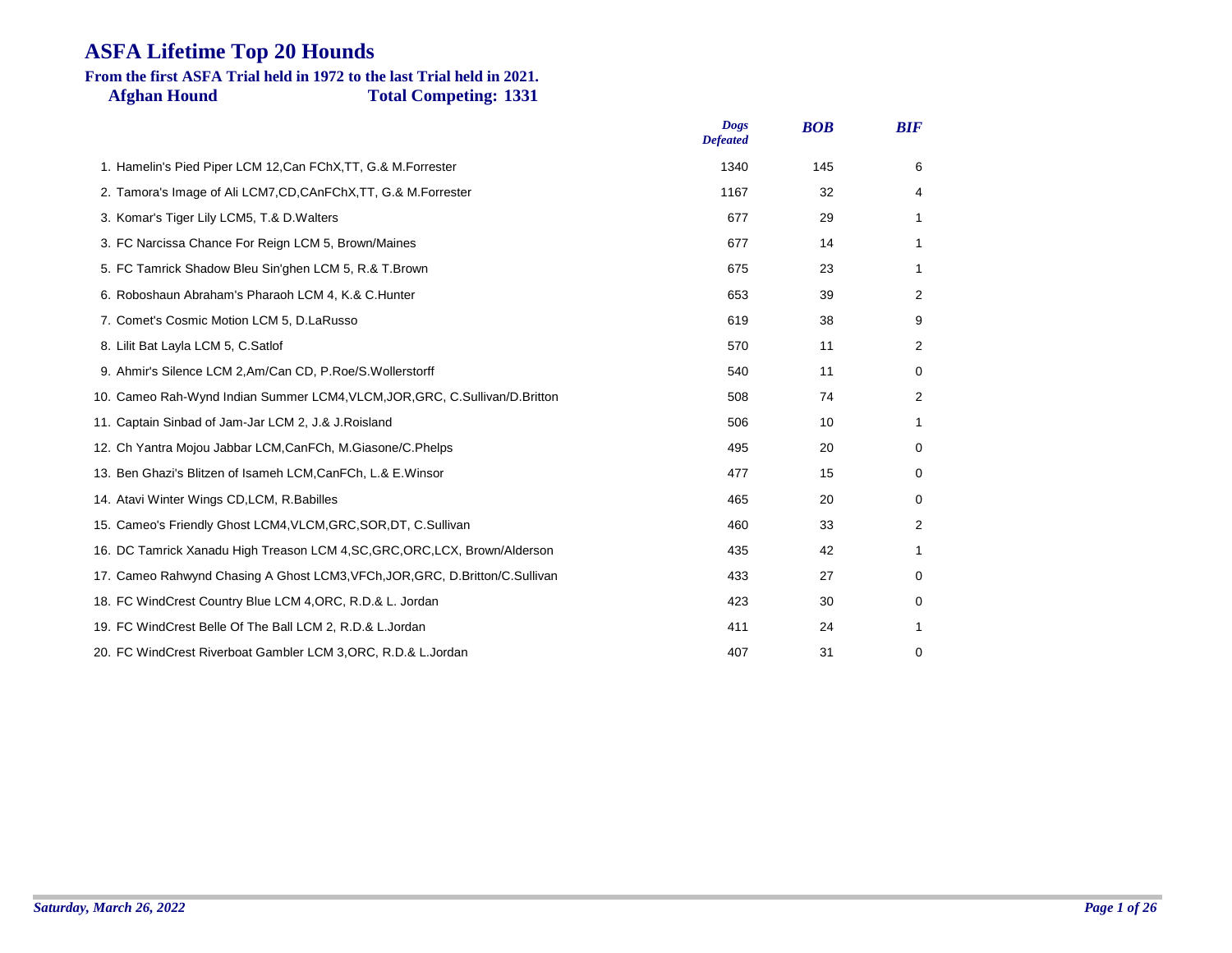#### **Azawakh Total Competing: 51 From the first ASFA Trial held in 1972 to the last Trial held in 2021.**

|                                                                           | <b>Dogs</b><br><b>Defeated</b> | <b>BOB</b> | <b>BIF</b> |
|---------------------------------------------------------------------------|--------------------------------|------------|------------|
| 1. Al Haras Wingo FCh, E.MacMillan                                        | 166                            | 91         | 0          |
| 2. Ch Ettebel Ajouren CA, J.Martin                                        | 104                            | 106        | 0          |
| 3. Kel Simoon Essari FCh, R.Mann                                          | 87                             | 10         | 1          |
| 4. Ayur-Ikmer Idiiyat-Es-Sahel FCh, J.Butterworth                         | 72                             | 47         | 12         |
| 5. Tagalas FCh, K.Dammen                                                  | 66                             | 6          | 0          |
| 6. Sambala Konan 'N Simoon FCh, K.Sicotte                                 | 55                             | 14         | 0          |
| 7. Kel Simoon Cinnamon FCC, Kidwell/Mann                                  | 54                             | $\Omega$   | 0          |
| 8. Alvin Ylilar Dab Arcca FCh, R.Campbell                                 | 45                             | 38         | 6          |
| 8. Kel Simoon Hissa FCh, D.& K.Robbins                                    | 45                             | 5          | 0          |
| 10. Allalwansahel Axiocrses Borealis FCh, J.Martin                        | 43                             | 26         | 0          |
| 11. Ch Knightwind's Anir FCh, E.Knight                                    | 40                             | 22         | 0          |
| 12. Ch Knightwind's Tiziri FCh, D. Vout                                   | 35                             | 24         | 0          |
| 12. Kel Simoon Celie FCh, Kidwell/Mann                                    | 35                             | 0          | 0          |
| 14. Jeloun 'n-shat-ehad FCh, D.Kidwell                                    | 34                             | 6          | 0          |
| 15. Ettebel Arawan, E.MacMillan                                           | 32                             | 6          | 1          |
| 16. BISS, DC Xolani ak Ilaman TCP, CM2, SC, S. Vadas/C. Kelly             | 30                             | 50         | 0          |
| 17. FC Kel Simoon Ramisi 'N Sambala FCh, RN, SC, CGC, CA, FCAT, M. Bisbee | 29                             | 29         | 3          |
| 17. Kel Simoon Palin N Sambala, E.MacMillan                               | 29                             | 4          | 0          |
| 19. Naram-Sin du Haras de Crouz FCh, SC, K. Paylor                        | 22                             | 8          | 0          |
| 19. Kel Simoon Shani N'Sambala FCh, SC, K. Paylor                         | 22                             | 6          | 1          |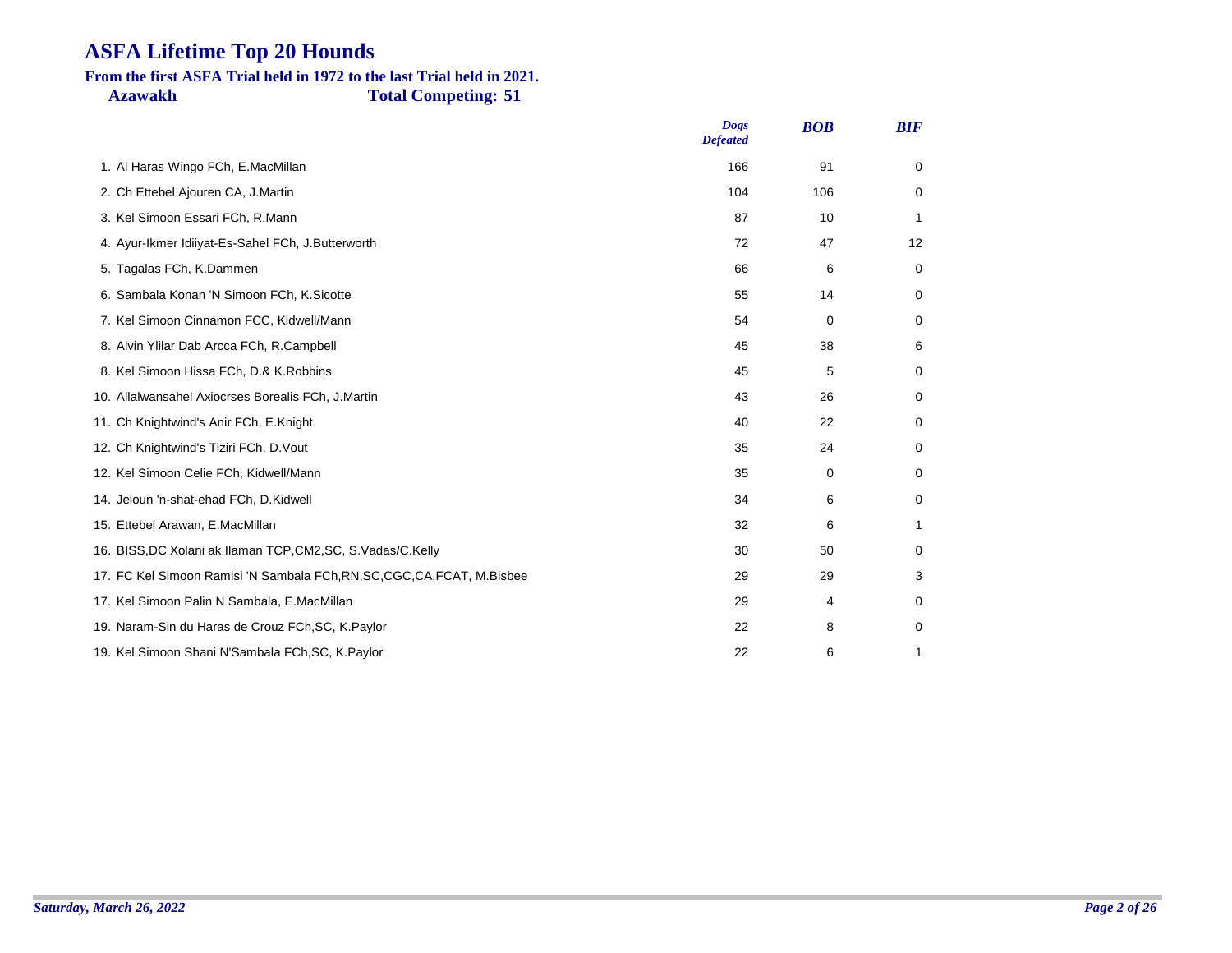### **Basenji Total Competing: 1676 From the first ASFA Trial held in 1972 to the last Trial held in 2021.**

|                                                                                    | <b>Dogs</b><br><b>Defeated</b> | <b>BOB</b> | <b>BIF</b>        |
|------------------------------------------------------------------------------------|--------------------------------|------------|-------------------|
| 1. DC Klassic Gebeep Hakuna Matata LCM12, S.J.Clark                                | 1217                           | 153        | 8                 |
| 2. GChB, DC N'Focus Santa Baby LCM6, VLCM2, GRC, JOR, LCX, K. Sanders              | 1057                           | 158        | $12 \overline{ }$ |
| 3. GCh, DC Jerlin's Our Zuri Pupin LCM, VLCM8, MC, SGRC3, LCX, T.Colbert           | 1032                           | 162        | 5                 |
| 4. GSW, GCh, DC, Can Ch Borassus Hot. Cool. Yours. LCM10, SC, CA, RATN, K. Sanders | 1017                           | 125        | 4                 |
| 5. DC Zuri's Ti-Tanza Wazi Ajabu LCM 6, Fragassi/Leighton                          | 742                            | 25         | 3                 |
| 6. FC Thor's East Of Midnight LCM6, MC, LCX5, J. Brader                            | 684                            | 53         | 2                 |
| 7. FC Gana's Blushin' Coquette LCM 5, N.Roisum                                     | 633                            | 53         | 3                 |
| 8. FC Thor's Kikozi LCM6, SC, J.Brader                                             | 615                            | 37         | 0                 |
| 9. Royal Red Jubilee LCM 5, Hickey/McCartney/Tusten                                | 606                            | 45         | 1                 |
| 10. FC Cynosure Go Getter LCM 5, Denslow/Jacobs                                    | 584                            | 35         | 2                 |
| 11. GCh.Can Ch Borassus Who's Your Hot Shot LCM4,CA,SC,RATI, K.Sanders             | 542                            | 32         | 6                 |
| 12. Skeezix LCM4, CD, Rubin/Trump                                                  | 521                            | 160        | 2                 |
| 13. DC Select-Gana Incantation LCM 4, Denslow/Leonard                              | 518                            | 30         | 0                 |
| 14. FC Jasu's Princess Joee LCM 3, C.A.Denslow                                     | 476                            | 14         | 0                 |
| 15. Ch Zuri's Mbwa-Heri Mashindano LCM 3, JOR, Tallmadge/Leighton/LeMay            | 462                            | 10         | 2                 |
| 16. FC Ali'is Rainbow Galatea LCM 4, H.& B. Broenkow                               | 441                            | 48         | 0                 |
| 17. FC Thor's Goodtime Charlie Got The Blues LCM3, SC, J. Brader                   | 415                            | 22         | 0                 |
| 18. GCh, DC Joy-Us Hung The Moon LCM4, LCX, SC, SORC, SGRC2, T. Colbert            | 414                            | 48         | 2                 |
| 19. Patrician Sheena Crimson Art LCM 3, C.Phelps                                   | 405                            | 72         | 7                 |
| 20. Kasai's Red Mystique LCM 3, G.& N. Roisum                                      | 402                            | 22         | 2                 |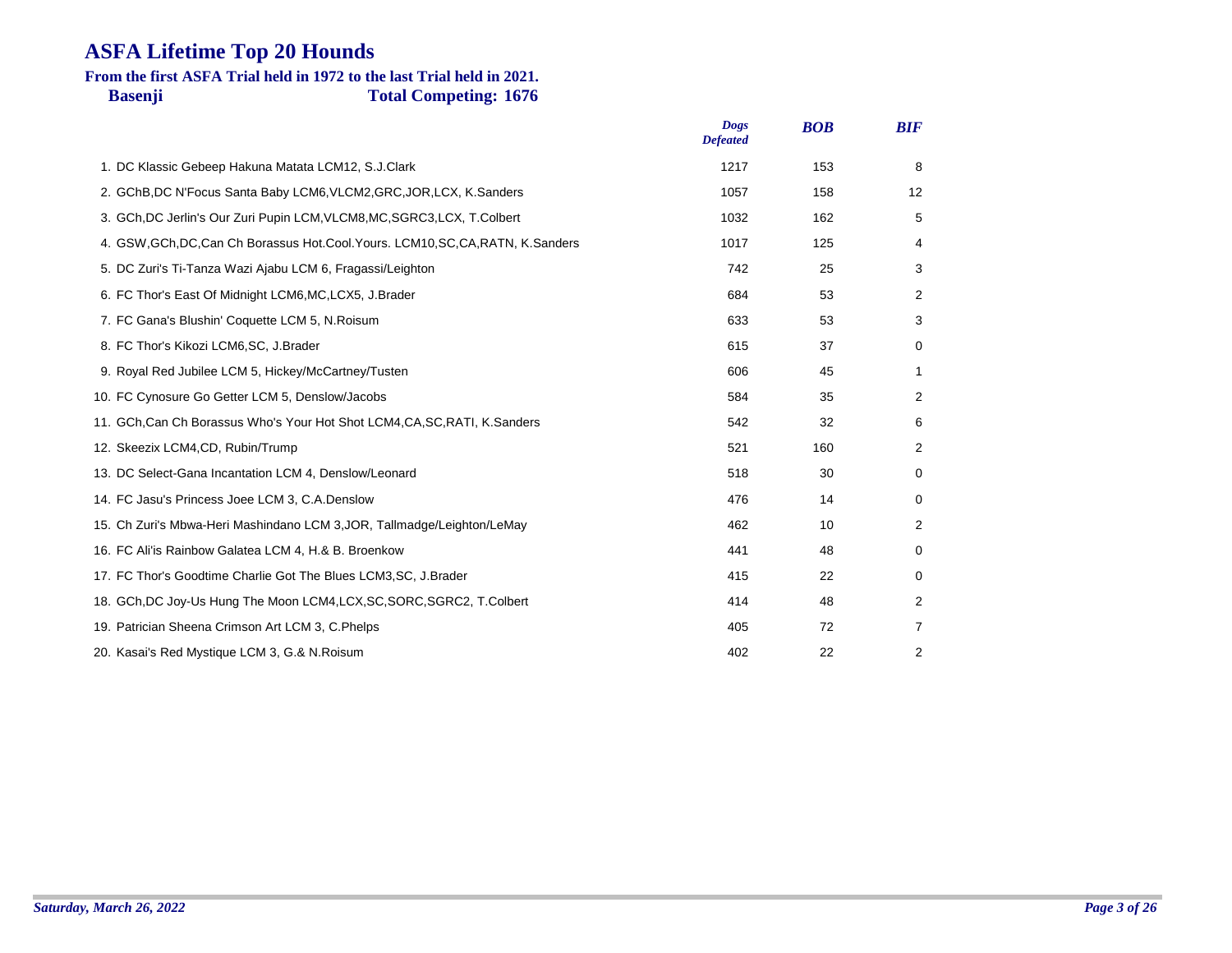### **Borzoi Total Competing: 2677 From the first ASFA Trial held in 1972 to the last Trial held in 2021.**

| <b>Dogs</b><br><b>Defeated</b> | <b>BOB</b> | <b>BIF</b>     |
|--------------------------------|------------|----------------|
| 2144                           | 131        | 11             |
| 1581                           | 93         | 1              |
| 1558                           | 72         | 7              |
| 1203                           | 51         | 0              |
| 1193                           | 59         | 6              |
| 1188                           | 47         | 3              |
| 964                            | 51         | $\overline{2}$ |
| 912                            | 27         | 2              |
| 846                            | 20         | 1              |
| 828                            | 49         | 5              |
| 818                            | 28         | 0              |
| 781                            | 40         | 1              |
| 753                            | 43         | 0              |
| 711                            | 29         | 3              |
| 688                            | 41         | 2              |
| 665                            | 35         | $\overline{2}$ |
| 660                            | 36         | 1              |
| 660                            | 36         | 1              |
| 645                            | 35         | 0              |
| 620                            | 23         | 1              |
|                                |            |                |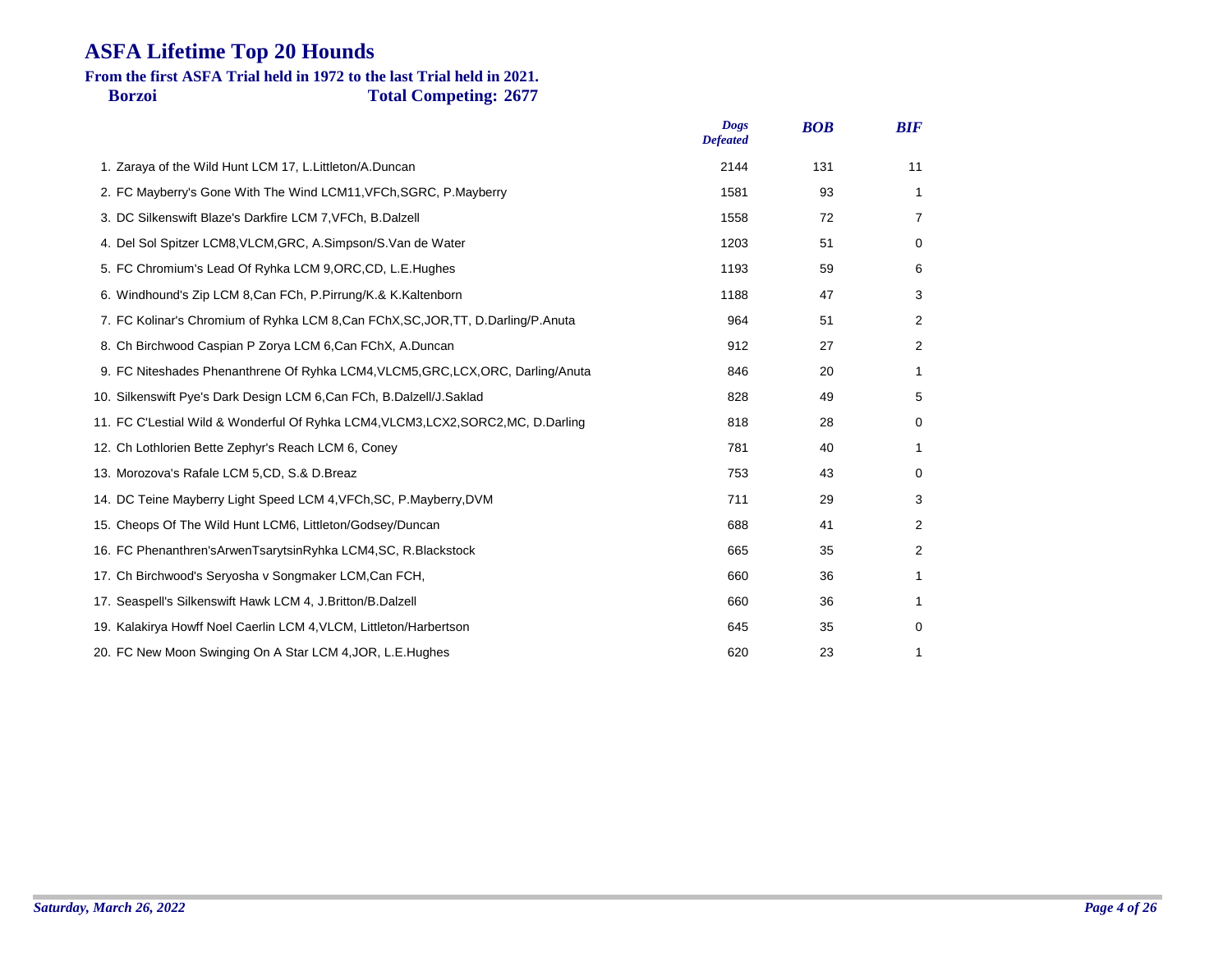#### **Chart Polski Total Competing: 7 From the first ASFA Trial held in 1972 to the last Trial held in 2021.**

|                                           | <b>Dogs</b><br><b>Defeated</b> | <b>BOB</b> | <b>BIF</b>     |
|-------------------------------------------|--------------------------------|------------|----------------|
| 1. Fernmark Chart Blunderbuss, L.Duncan   | 5                              |            | $\overline{0}$ |
| 2. Kosmos When Worlds Collide, K.Bentonzi |                                | U          | $\Omega$       |
| 3. Mars Celerrimus, K.Bentzoni            |                                | 0          | $\Omega$       |
| 3. Chesty, Osborn/Operskalski             |                                |            | $\Omega$       |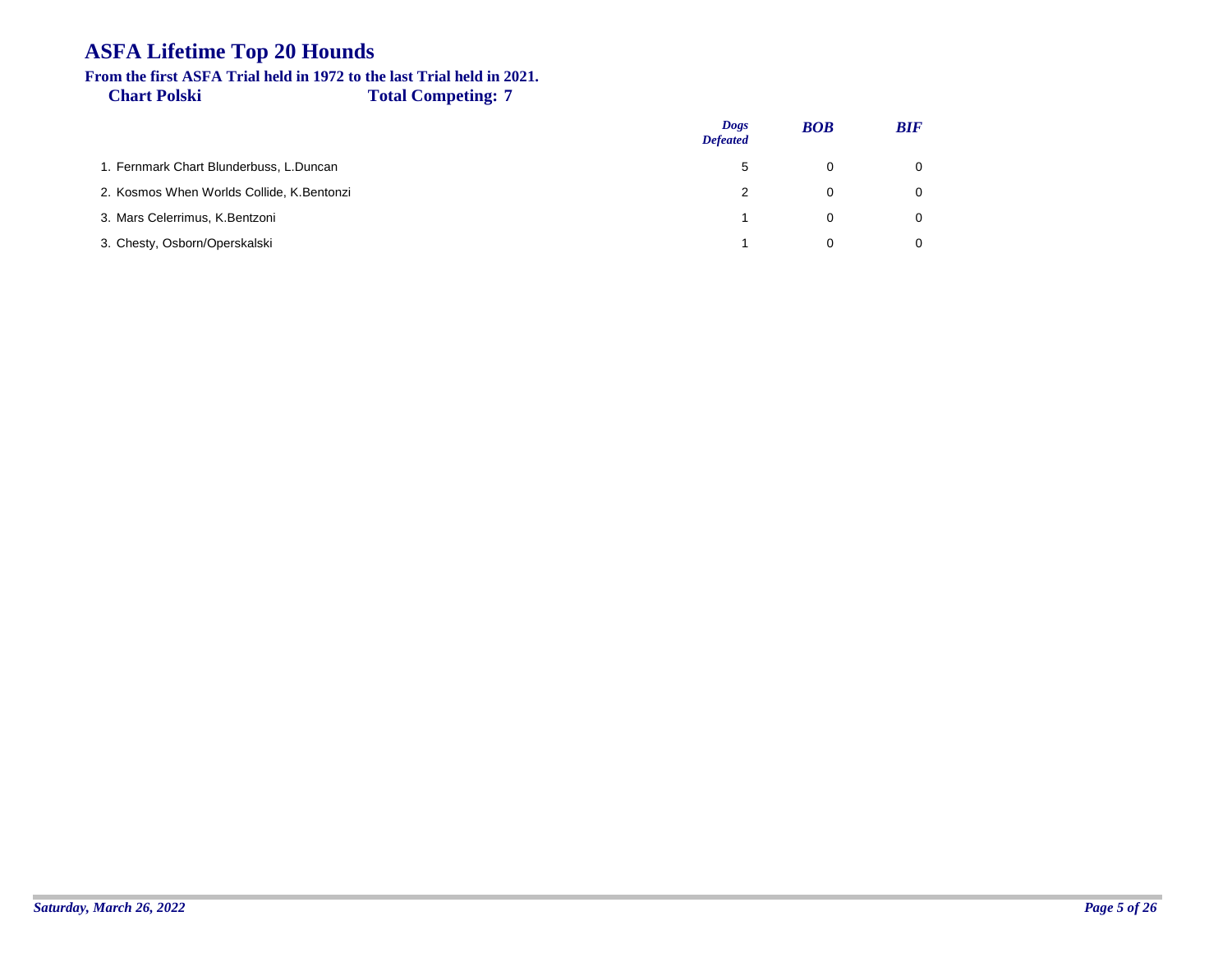# **From the first ASFA Trial held in 1972 to the last Trial held in 2021.**

**Cirneco dell'Etna Total Competing: 124**

|                                                               | <b>Dogs</b><br><b>Defeated</b> | <b>BOB</b> | <b>BIF</b>  |
|---------------------------------------------------------------|--------------------------------|------------|-------------|
| 1. Cy'Era Dawn LCM2, VFCh, D.Poole/M.L.Prieto                 | 393                            | 13         | 0           |
| 2. Hadranensis Chloe LCM, VFCh, M.L. Prieto                   | 290                            | 5          | 0           |
| 3. Hadranensis Calista LCM, T.White/M.L.Prieto                | 211                            | 67         | 3           |
| 4. Cy'Era Maribella di Hadranensis LCM, M.L.Prieto            | 190                            | 12         | 0           |
| 5. Cy'Era Henna FCh, VFCh, M.L. Prieto                        | 179                            | 5          | 0           |
| 6. Cy'Era Maserati di Hadranensis LCM, M.L.Prieto             | 176                            | 11         | 1           |
| 7. Cy'era Bianca FCh, VFCh, Unger/Prieto                      | 168                            | 4          | $\mathbf 0$ |
| 8. FC Flying Ace D'Lea LCM, SC, SGRC, J. Hale/J. Gates        | 150                            | 20         | 1           |
| 9. Cy'Era Dublin FCh, VFCh, G.& A.Lovelace/L.Prieto           | 139                            | 10         | $\mathbf 0$ |
| 10. Are But Not's Frequent Flyer FCh, N.L. Wight              | 134                            | 16         | 4           |
| 11. Cy'Era Rocco FCh, G. & R.Frasco/M.L.Prieto                | 102                            | 18         | 6           |
| 11. Cy'Era Juno FCh, M.L.Prieto                               | 102                            | 0          | 0           |
| 13. FC Colisto's Vento FCh, SC, SGRC, NW1, J. Hale/N.L. Wight | 100                            | 26         | 0           |
| 13. Cy'Era Concordia FCh, L.Prieto/J.Bornstein                | 100                            | 0          | 0           |
| 15. Cy'Era Qina FCh, D.Baker/M.L.Prieto                       | 93                             | 4          | 1           |
| 16. DC Chiaramenti d'Lea FCh, SC, J. Gates/P. Qualls          | 88                             | 16         | 0           |
| 17. Icaro FCC, S.Fernandez/Cy'Era Cirnechi                    | 85                             | 0          | 0           |
| 18. Cy'rena Seta Del Oro FCC, Mercurio/Cy'Era Cirnechi, Inc.  | 83                             | 0          | 0           |
| 19. Rockin'Hearts Angel Kisses FCh, L.Myers                   | 81                             | 9          | 1           |
| 20. Vespinja's Belpasso FCh, N.L. Wight                       | 76                             | 1          | 1           |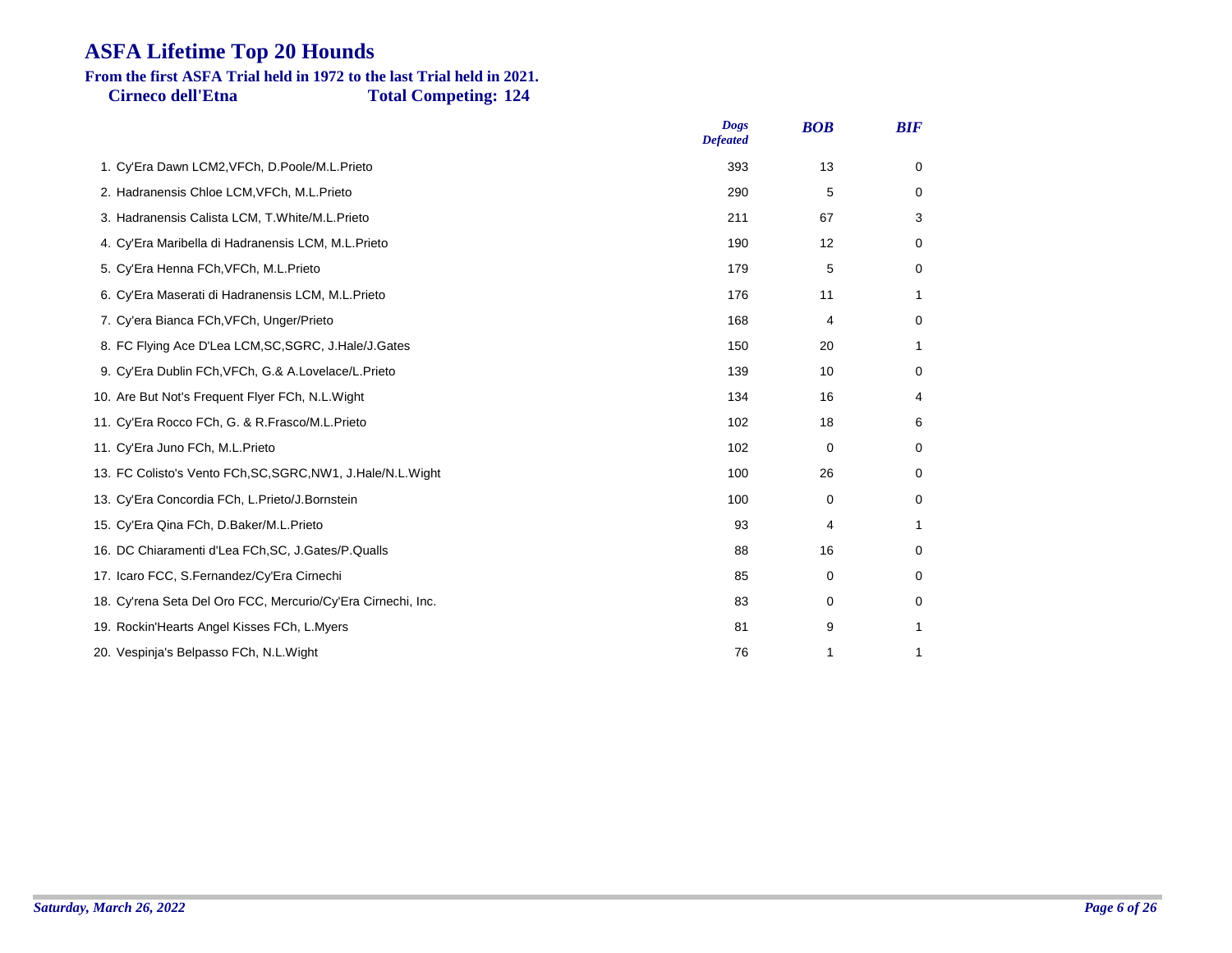#### **Galgo Español Total Competing: 12 From the first ASFA Trial held in 1972 to the last Trial held in 2021.**

|                                                                  | <b>Dogs</b><br><b>Defeated</b> | <b>BOB</b> | <b>BIF</b> |
|------------------------------------------------------------------|--------------------------------|------------|------------|
| 1. UCh Sahejeevs Lindisfarne Sonofagun Prov FCh, D.Murray        | 40                             | 0          | 0          |
| 2. Rosa Slightly Bearded Senorita TCP, Prov FCh, T.Koch/K.Shreet | 32                             | 0          | 0          |
| 3. Teo The Barely Bearded Senor, T.Koch/K.Shreet                 | 6                              | 0          | 0          |
| 4. Awanta's Bena, S.Garth                                        | 4                              | 0          | 0          |
| 4. Sabrina Roberts, J.& B.Roberts                                | 4                              | 0          | 0          |
| 6. Awanta's Bruja, S.Garth                                       | 2                              | 0          | 0          |
| 6. UCh Sahejeev's Planet Queen WNS, M.Childs                     | 2                              | 0          | 0          |
| 6. Hugo Toledo, S.McRae                                          |                                | $\Omega$   | 0          |
| 9. Bizet's Habanera Of Ceasar, D. Fitzgerald                     |                                | 2          | 0          |
| 9. Garabato de Calathea, A.Sonntag                               |                                | 0          | 0          |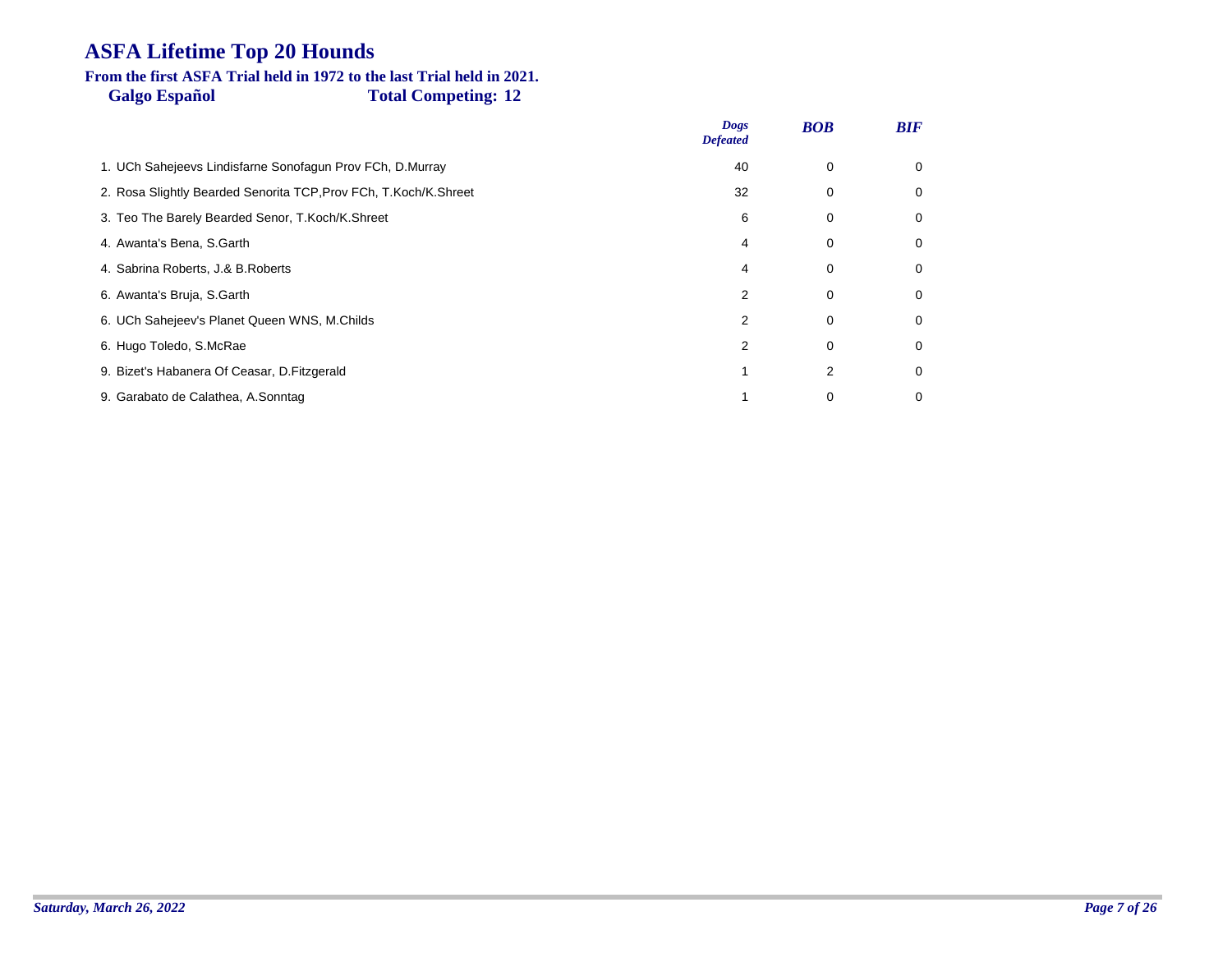### **Greyhound Total Competing: 2280 From the first ASFA Trial held in 1972 to the last Trial held in 2021.**

|                                                                                | <b>Dogs</b><br><b>Defeated</b> | <b>BOB</b> | <b>BIF</b>   |
|--------------------------------------------------------------------------------|--------------------------------|------------|--------------|
| 1. FC Can Ch Lakilanni Forever In Blu Jeans LCM7, VLCM, JOR, FCHX, L.Soutar    | 1066                           | 63         | 25           |
| 2. DC GRCh Can Ch Lakilanni Love Her Madly LCM7, VLCM, FChX3, CD, RE, L.Soutar | 972                            | 46         | 7            |
| 3. DC Winds Ariel Red Hunter LCM 7, SOR, M.Lorenzo                             | 896                            | 31         | 2            |
| 4. Treybeau's Fantasy LCM 7, D.& S. Wright                                     | 847                            | 133        | 30           |
| 5. Tigger LCM4, VLCM3, GRC, L. Warden/A. Williams                              | 580                            | 61         | 1            |
| 6. DC/Can Ch Lakilanni Tears In Heaven LCM3, VLCM, FChX, Soutar                | 574                            | 12         | 1            |
| 7. DC Lakilanni Riders on the Storm LCM4, VFCh, K.Kaltenborn                   | 559                            | 49         | 1            |
| 8. Titan LCM4, VLCM2, GRC, L. Warden/A. Williams                               | 545                            | 51         | 2            |
| 9. DC Zanzibar's Luminous LCM4, K.Kaltenborn                                   | 517                            | 45         | 4            |
| 10. FC Second Wind Black Comet LCM 3, K.& M. Lorenzo                           | 516                            | 15         | 2            |
| 11. FC M's K Lofton LCM 3, K.& M.Lorenzo                                       | 506                            | 11         | 2            |
| 12. Nanjo's Lucy LCM 3, K. Edwards                                             | 495                            | 28         | 10           |
| 13. BII Beeline B Quick LCM 3, S.& B. Johnson                                  | 488                            | 46         | 6            |
| 14. FC Sunrunner Gold LCM 3, VFCh, SC, S.& S.Kort                              | 476                            | 36         | 5            |
| 15. DC Winds Ariel Square Four LCM 3, VFCh, K.& M. Lorenzo                     | 473                            | 21         | 3            |
| 16. OnRush Amelia LCM 3, G.& P.Davis                                           | 449                            | 21         | $\mathbf{1}$ |
| 17. Dejavu Diva LCM 3, B.Jahn                                                  | 444                            | 28         | 4            |
| 18. DC Can Ch Lakilanni Scatpak Barracuda LCM2, VLCM, FChX, L.Soutar           | 403                            | 10         | 1            |
| 19. DC, Can Ch Lakilanni Mama Let Her Play LCM2, Can FCh, L. Soutar            | 397                            | 13         | 1            |
| 20. Malmo LCM 3, D.& S.Wright                                                  | 395                            | 36         | 4            |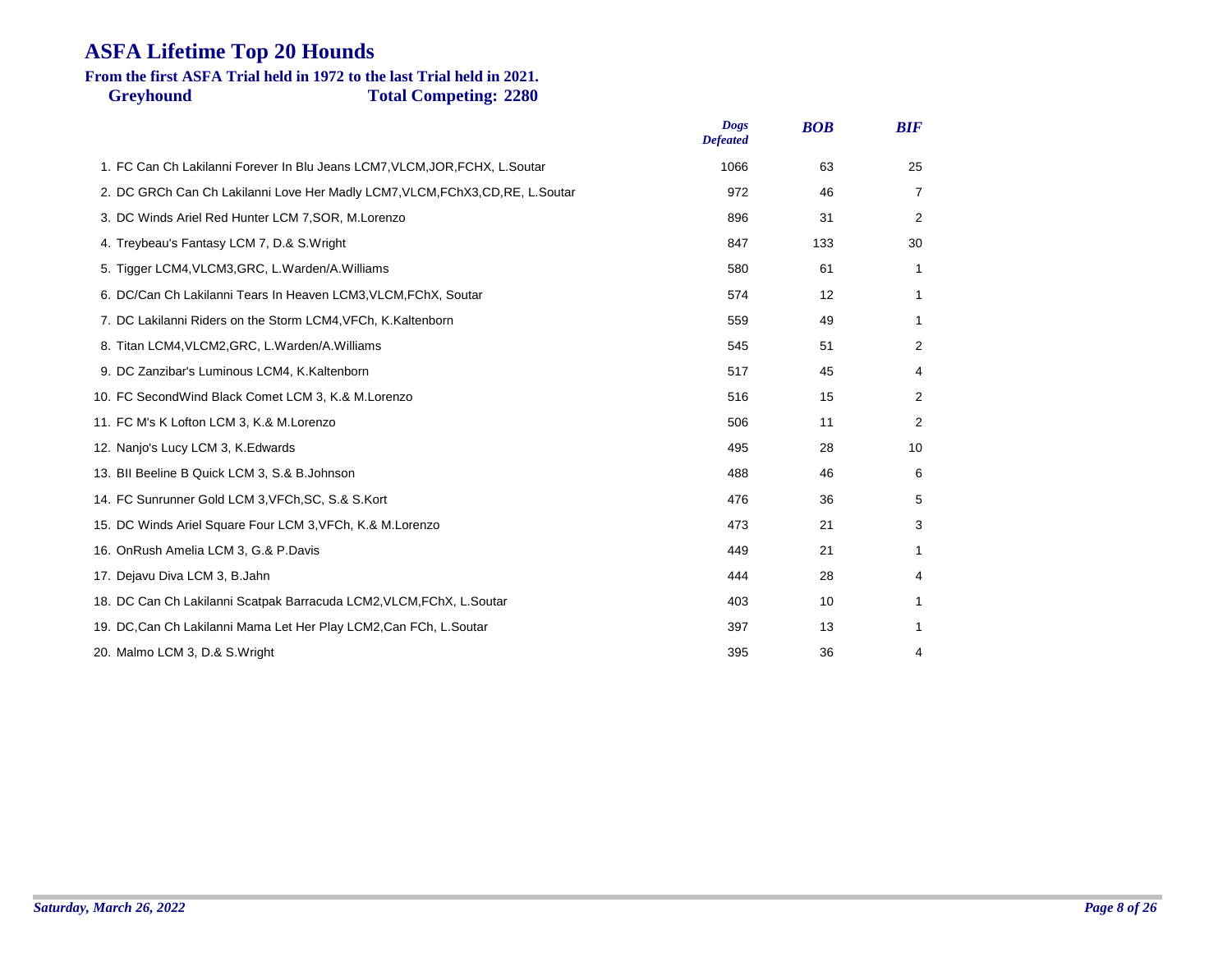#### **Ibizan Hound Total Competing: 710 From the first ASFA Trial held in 1972 to the last Trial held in 2021.**

| <b>Dogs</b><br><b>Defeated</b> | <b>BOB</b> | <b>BIF</b> |
|--------------------------------|------------|------------|
| 1213                           | 71         | 0          |
| 1161                           | 57         | 1          |
| 1059                           | 23         | 0          |
| 990                            | 72         | 2          |
| 932                            | 73         | 3          |
| 884                            | 3          | 0          |
| 865                            | 87         | 8          |
| 849                            | 50         | 6          |
| 735                            | 120        | 7          |
| 694                            | 81         | 10         |
| 649                            | 92         | 18         |
| 621                            | 26         | 4          |
| 580                            | 102        | 7          |
| 530                            | 1          | 0          |
| 523                            | 27         | 0          |
| 502                            | 166        | 3          |
| 471                            | 19         | 2          |
| 470                            | 40         | 7          |
| 461                            | 82         | 5          |
| 461                            | 24         | 0          |
|                                |            |            |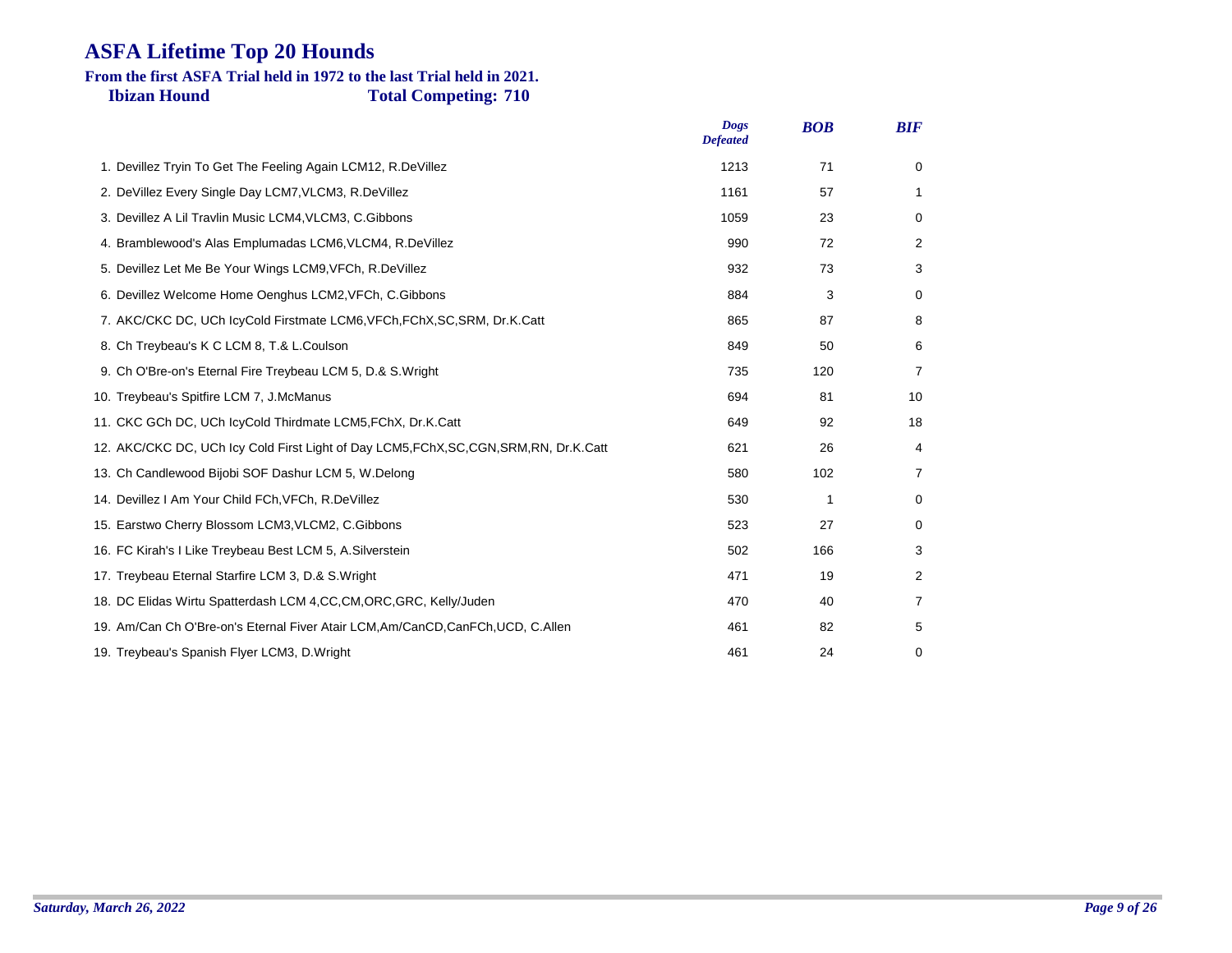#### **Irish Wolfhound Total Competing: 1067 From the first ASFA Trial held in 1972 to the last Trial held in 2021.**

|                                                                               | <b>Dogs</b><br><b>Defeated</b> | <b>BOB</b> | <b>BIF</b>  |
|-------------------------------------------------------------------------------|--------------------------------|------------|-------------|
| 1. Stoneybrook Brynmair Clare VFCh, LCM 6, CD, ORC, GRC, NA, Ferris/Frederick | 636                            | 112        | $\mathbf 0$ |
| 2. DC Stoneybrook Reilly's Baillie LCM 4, K.& S.Dykstra                       | 464                            | 82         | 1           |
| 3. Padraic Brie Eleanor LCM 3, M.Dentino                                      | 421                            | 45         | 2           |
| 4. Fere-Gael Kerri McMichael LCM 3,CD, K.Sanchez                              | 290                            | 40         | 1           |
| 5. Stoneybrook Brynmair Kinealy LCM 2, SGRC, JOR, SOR, Ferris/Frederick       | 284                            | 41         | 0           |
| 6. Ch Kellcastle Sumpin' Sweet LCM 2, Burchett/Spalding-Prill                 | 263                            | 43         | 3           |
| 7. Ch Stoneybrook Asilinn O'Reilly LCM 2, NACC, Dykstra/Simon                 | 260                            | 16         | 0           |
| 8. Maeve's Kelly Of O'Neill LCM 2, M.& T. Borland                             | 258                            | 29         | 3           |
| 8. St Leger By Candlelight LCM 2, K.Catov-Goodell                             | 258                            | 14         | 0           |
| 10. DC Tralen's Merry Gold Purl LCM2, GRC, SC, T.& L.Luty                     | 251                            | 81         | 0           |
| 11. Prairie Creek Kara Hope LCM 2, Schoenenberger/Smalley                     | 232                            | 16         | 0           |
| 12. Stoneybrook Finn's Mischief LCM 2, CD, JOR, Ferris/Frederick              | 219                            | 46         | 0           |
| 12. Major Acres Jaunteegh LCM, J.Christie/D.Rasmusson                         | 219                            | 38         | 1           |
| 14. Stoneybrook Brynmair Kameryn LCM 2, SGRC, JOR, CGC, Ferris/Frederick      | 200                            | 17         | 0           |
| 14. Ch Bluff's Medora Juniper O'Neill LCM, CD, M.Borland/D.Neilsen            | 200                            | 10         | 2           |
| 16. Borland's Katie of O'Neill LCM, M.Borland/D.Neilsen                       | 197                            | 9          | 0           |
| 17. DC Lochbay Mantrim LCM, M.L.Martens                                       | 196                            | 17         | 0           |
| 18. Ch Borland's Brenna of O'Neill LCM, M.Borland/D.Neilsen                   | 194                            | 10         | 1           |
| 19. Rockhart Noor LCM, VFCh, SGRC, SC, S.& T. Hood                            | 192                            | 30         | 1           |
| 20. Ch Longmore Kilree of Binsrath LCM, I.& D. Garriss                        | 187                            | 48         | 0           |
| 20. St Leger Solo Flight LCM, Olson/Smith                                     | 187                            | 14         | 0           |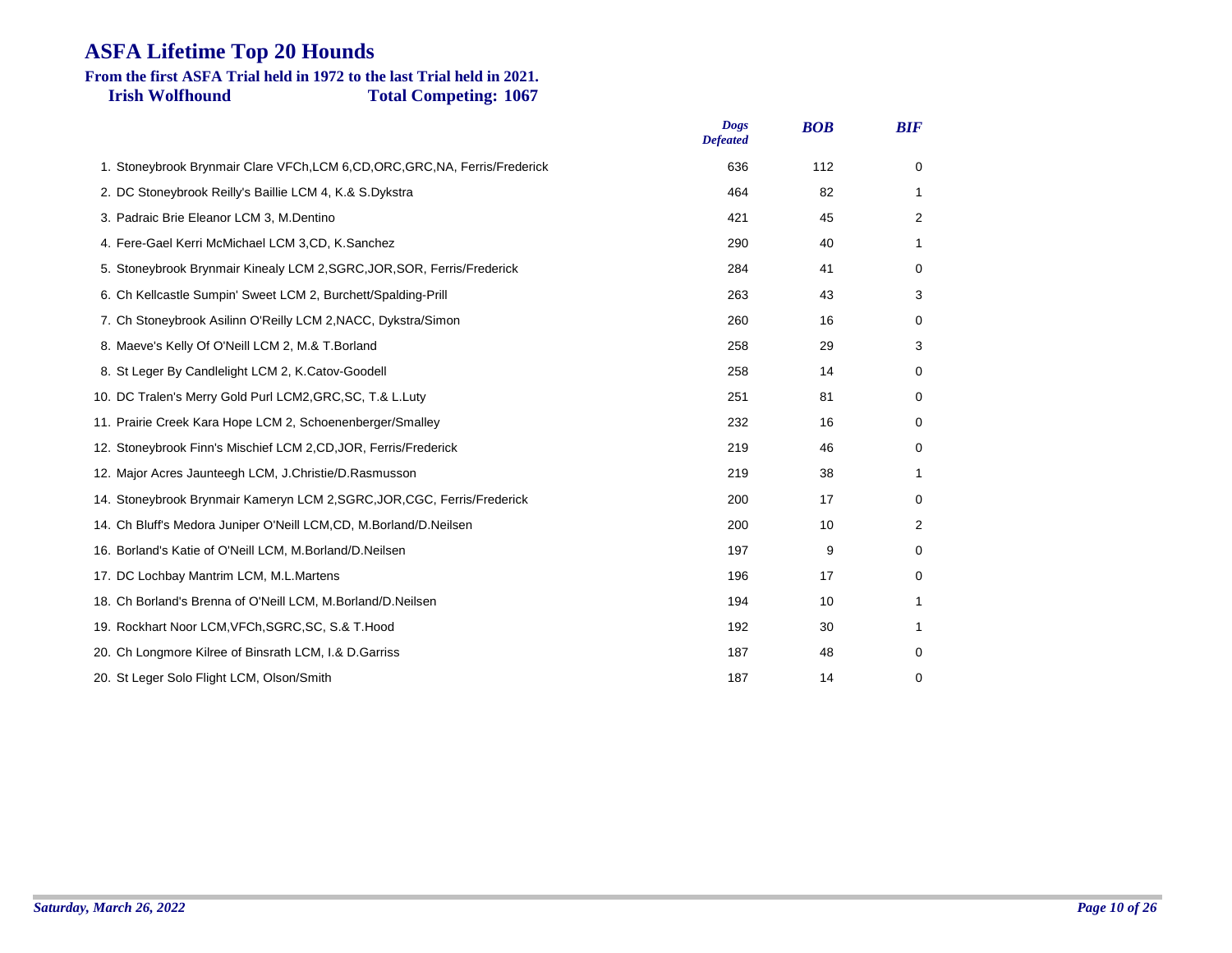#### **Italian Greyhound Total Competing: 357 From the first ASFA Trial held in 1972 to the last Trial held in 2021.**

|                                                                                          | <b>Dogs</b><br><b>Defeated</b> | <b>BOB</b> | <b>BIF</b>     |
|------------------------------------------------------------------------------------------|--------------------------------|------------|----------------|
| 1. Primo De Shirkan LCM5, VLCM2, Warden/Williams/Turnbull                                | 692                            | 193        | 3              |
| 2. DC Whirlwind Ice Cold Beer LCM4, VFCh, LCX2, SGRC, SORC, Dickinson/Downing            | 518                            | 51         | 0              |
| 3. FC Ragazzo Grande e Bello LCM3, SC, SORC, SOR, SGRC3, S. Cersosimo                    | 397                            | 91         | 11             |
| 4. FC Elmar's Blue Bayou LCM2, VLCM, GRC, ORC, FCC, E.& K. McNamee                       | 319                            | 16         | 0              |
| 5. BII, GCh, DC Nautica Anji's St Cyrus LCM2, MC, LCX3, GRC, ORC, J. Skoglund/A. Leonard | 298                            | 25         | 4              |
| 6. BII, DC Whirlwind Red Dog LCM2, ORC, J. Downing/T. Dickinson                          | 292                            | 28         | $\overline{2}$ |
| 7. FC IGRF's Sogno di Cioccolata LCM2, SGRC11, SORC3, AX, AXJ, J.& G. Behrens            | 283                            | 24         | 2              |
| 8. FC Luca Omodeo LCM, VLCM, SC, NA, NAJ, CGC, S. Ostrander                              | 279                            | 59         | 3              |
| 9. DC Heza Fast Man Dob Mann LCM2, VFCh, ORC, T. Dickinson/J. Downing                    | 268                            | 7          | 0              |
| 10. FC Celeste's Lock N' Load LCM2, MC, ORC, SGRC, C. Mulcrone                           | 263                            | 72         | 4              |
| 11. Andy's Second Chance LCM2, VFCh, SC, GRC, OAC, NA, M. Richard                        | 258                            | 39         | 2              |
| 12. DC Viva's Rose of San Antone LCM, VFCh, T. Dickinson/J. Downing                      | 245                            | 44         | $\mathbf{1}$   |
| 13. DC Whirlwind Blew By You LCM, VFCh, JOR, NA, NAJ, T. Dickinson                       | 226                            | 0          | 0              |
| 14. FC Celeste's Dark Energy LCM, MC, SGRC, SOR, ORC, C. Mulcrone                        | 224                            | 18         | 2              |
| 15. FC Daron LCM, VLCM, MC, NA, NAJ, CGC, S. Ostrander                                   | 221                            | 26         | 0              |
| 16. FC Dottie Skoglund LCM, SC, ORC, SGRC, J.& J. Skogllund                              | 214                            | 12         | 1              |
| 17. FC Princess Daisy Moo Skoglund LCM, MC, GRC, ORC, J.& J. Skoglund                    | 198                            | 6          | 0              |
| 17. FC Anji-Ankhu's St Wiltrudis LCM, SC, SGRC4, ORC, J. & J. Skoglund                   | 198                            | 4          | 1              |
| 19. FC Elmars Bayou Fast Dobmann LCM, MC, LCX, GRC, E.& K. McNamee                       | 193                            | 37         | 4              |
| 20. FC Caeles H Yeah LCM, VFCh, MC, JOR, LCX, GRC, C. Mulcrone                           | 180                            | 58         | 4              |
|                                                                                          |                                |            |                |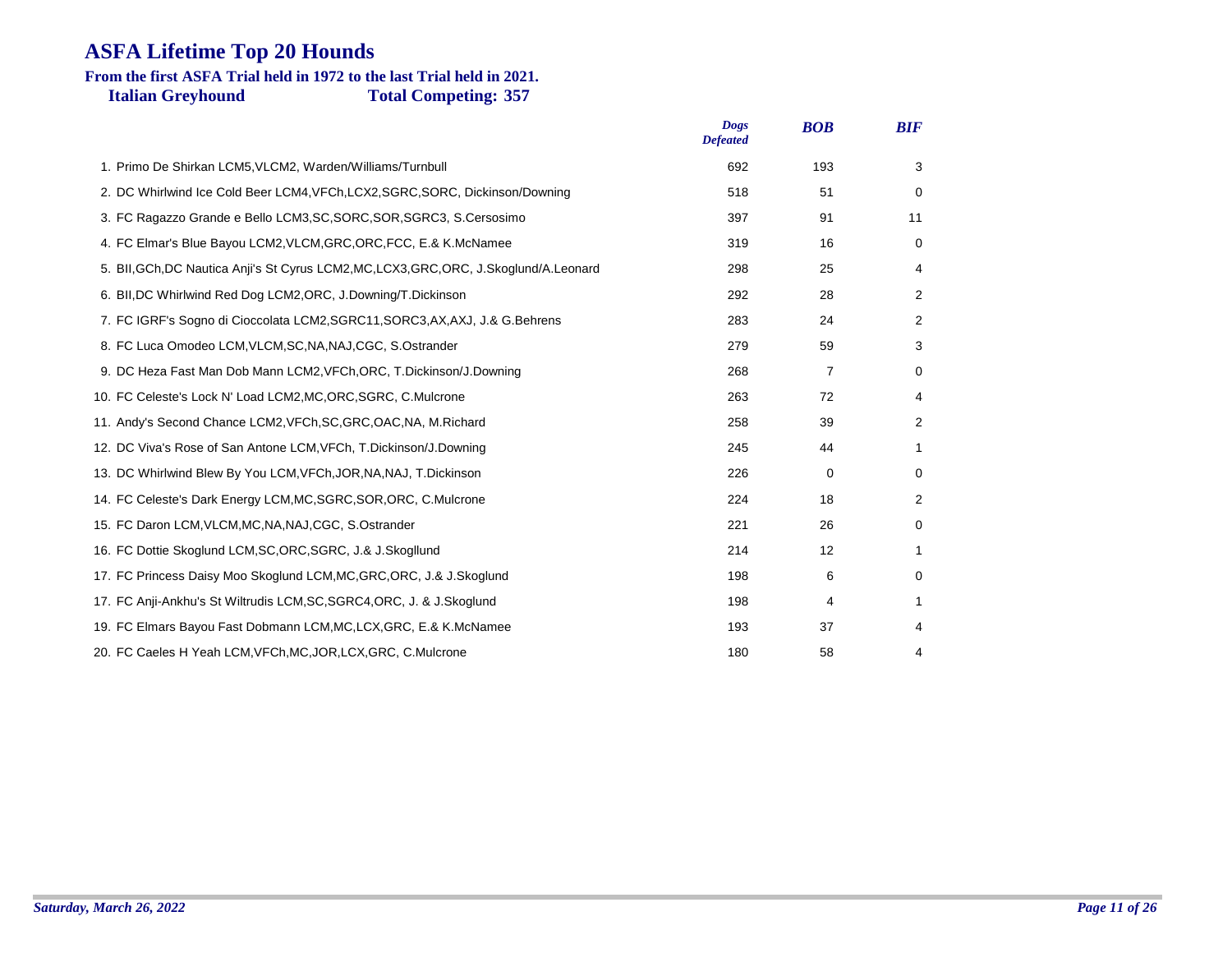#### **LCI Large Total Competing: 204 From the first ASFA Trial held in 1972 to the last Trial held in 2021.**

|                                                                                   | <b>Dogs</b><br><b>Defeated</b> | <b>BOB</b>  | <b>BIF</b>  |
|-----------------------------------------------------------------------------------|--------------------------------|-------------|-------------|
| 1. Loretta's Enchanted Unicorn At Antares LCI, V.Lobo                             | 46                             | 0           | 0           |
| 2. Maxie Girl 3 LCC, LCI, D. Henshaw/T. Lenzmeier                                 | 44                             | $\Omega$    | $\mathbf 0$ |
| 2. Ch Alar's Fairchild Wild Rice LCC, LCI, JH, CAX, DCAT, RATO, T. Lorch          | 44                             | 0           | 0           |
| 4. Titan Menapace-Gross LCC, LCI, FCAT3, CAX2, R. Menapace/J. Gross               | 38                             | $\Omega$    | 0           |
| 5. Silver Pastori Circe Dell Albera LCI, LCC, M. Siegann                          | 37                             | 0           | 0           |
| 6. Cedarbark Aura, G.Cheung/L.Siddons                                             | 34                             | $\Omega$    | 0           |
| 6. Black Pearl Java LCI, LCC, LCA, Dr A. Ruvio/J.& C. Erato                       | 34                             | 0           | 0           |
| 8. Pieper's Grace LCI, M.Pieper                                                   | 32                             | 0           | 0           |
| 9. Rhage V.D. Daelenberghutte LCC, J.Hanley                                       | 31                             | 0           | 0           |
| 9. Robin's No Stop N The Rhythm, S.& R. Fairley/R. Devilliers                     | 31                             | 0           | 0           |
| 9. Highview Space Oddity LCC, LCI, J.& S.Chouinard                                | 31                             | 0           | 0           |
| 9. Wildrose Allure Diamonds And Pearls LCI, UCh, CAX, DCAT, RE, BN, R.& F. Lutz   | 31                             | 0           | 0           |
| 9. Mercy, G.Cheung/L.Siddons                                                      | 31                             | $\Omega$    | 0           |
| 14. Wailin' Phelan The Bearded Lass LCI, LCC, LCA, T. Koch/K. Shreet              | 30                             | $\Omega$    | $\Omega$    |
| 14. Black Pearl Espresso LCI, LCA, LCC, Dr A. Ruvio/J.& C. Erato                  | 30                             | $\Omega$    | $\Omega$    |
| 14. 999 Happy Haunts There's Room For One More LCI, LCC, CAX4, RN, D.R.& J. Light | 30                             | 0           | $\Omega$    |
| 14. Elynn V. Valesca's Home, J. Hanley                                            | 30                             | 0           | 0           |
| 18. Ch Hillock's Luck Be A Brave Lady Merida LCC, LCI, P. Wieland/T. Tomlinson    | 29                             | 0           | 0           |
| 18. Bearded Bruce The Moose LCI, LCC, LCA, K. Shreet/T. Koch                      | 29                             | $\Omega$    | $\Omega$    |
| 18. Benny LCC, N.Oliviera                                                         | 29                             | $\mathbf 0$ | 0           |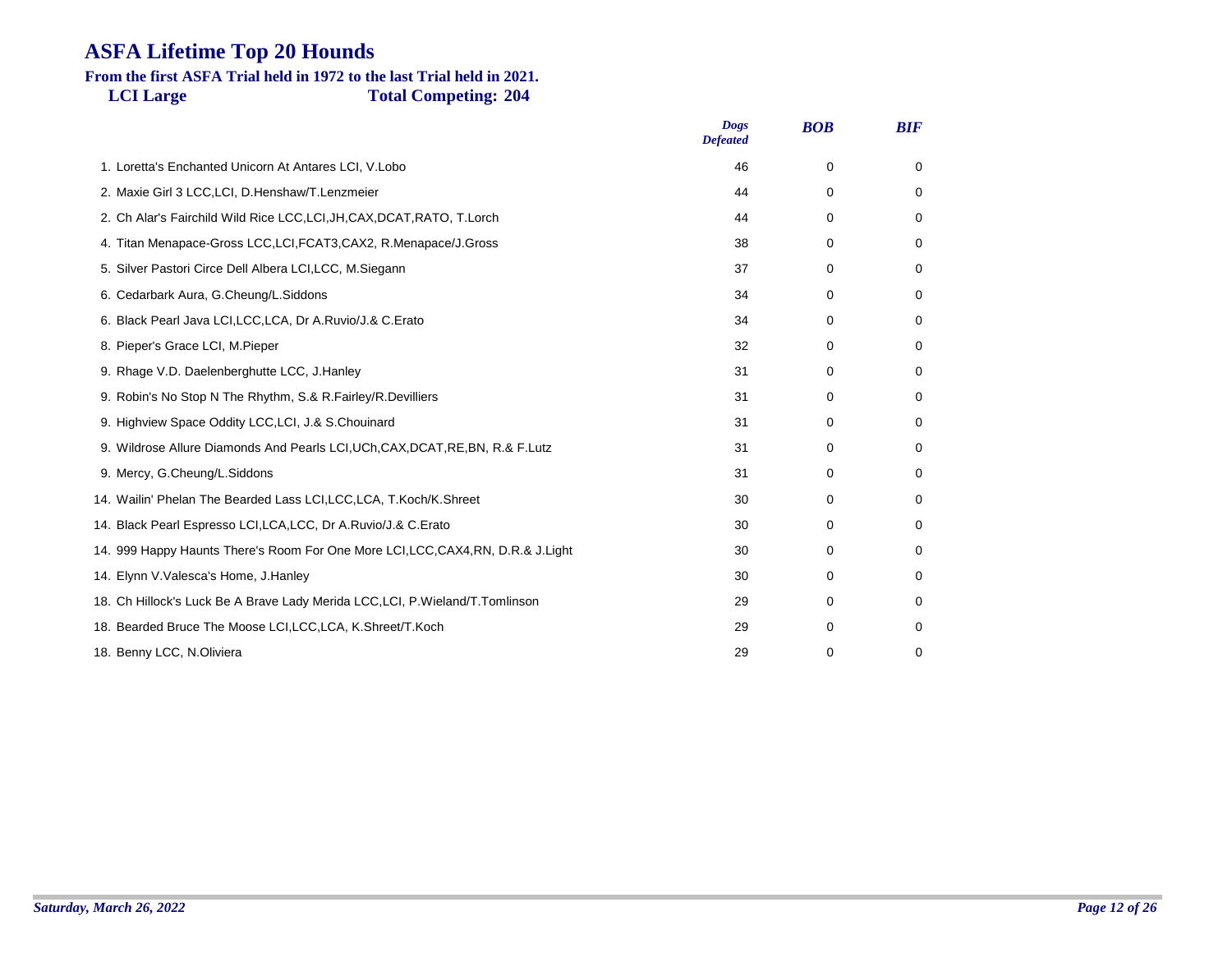### **From the first ASFA Trial held in 1972 to the last Trial held in 2021.**

**LCI Sighthound Mix Total Competing: 32**

|                                                            | <b>Dogs</b><br><b>Defeated</b> | <b>BOB</b> | <b>BIF</b>  |
|------------------------------------------------------------|--------------------------------|------------|-------------|
| 1. Outrun's Who's The Clever One, T.Parker                 | 20                             | 0          | 0           |
| 2. PSF The Impossible Girl, T.Parker                       | 11                             | 0          | $\mathbf 0$ |
| 3. Sincity's Polyjuice Potion, K. Weihbrecht               | 10                             | 0          | 0           |
| 4. Miss Jiff's Written In The Stars, S. Stoodley           | 8                              | 0          | 0           |
| 5. On Target's Full Of It, E. Telleen                      | 6                              | 0          | 0           |
| 5. Saluq's Athena, J.A.Chase                               | 6                              | 0          | 0           |
| 7. Mimic, M.Smith                                          | 5                              | 0          | $\mathbf 0$ |
| 8. Cooper Crawford, M.& C.Crawford                         | 4                              | 0          | 0           |
| 8. On Target's It's Blasphemy, B. Johnson                  | 4                              | 0          | 0           |
| 8. SinCity's Reba Roo, T.& George Burrows                  | 4                              | 0          | 0           |
| 8. Alonzy, P.Wolf                                          | 4                              | 0          | 0           |
| 8. Nataki Let The River Run, S. Stoodley                   | 4                              | 0          | 0           |
| 13. SinCity Meg, T.Burrows                                 | 3                              | 0          | 0           |
| 13. DOA's Mass Casulty Incident, K.Brooks                  | 3                              | 0          | 0           |
| 15. On Target Shark Attack, D.Delemarre/L.Kronz            | 2                              | 0          | 0           |
| 15. Fidelis Lady Long Legs At Westward, T.& N.Ballard      | 2                              | 0          | 0           |
| 15. Jana, T.Chamberlain                                    | 2                              | $\Omega$   | 0           |
| 15. SinCity's NothinButBlueSkyes, T.& G.Burrows            | 2                              | 0          | 0           |
| 15. Rylee Princess Zoomies Mercado, A.Mercado/A.Delgadillo | 2                              | 0          | 0           |
| 15. Hot Rod's Wicked Wedgie Woman, K.Brooks                | 2                              | 0          | 0           |
| 15. Flying Pucks Dragorider, C.L.Detweiler                 | 2                              | 0          | 0           |
| 15. Carmi, M.Graves                                        | 2                              | 0          | 0           |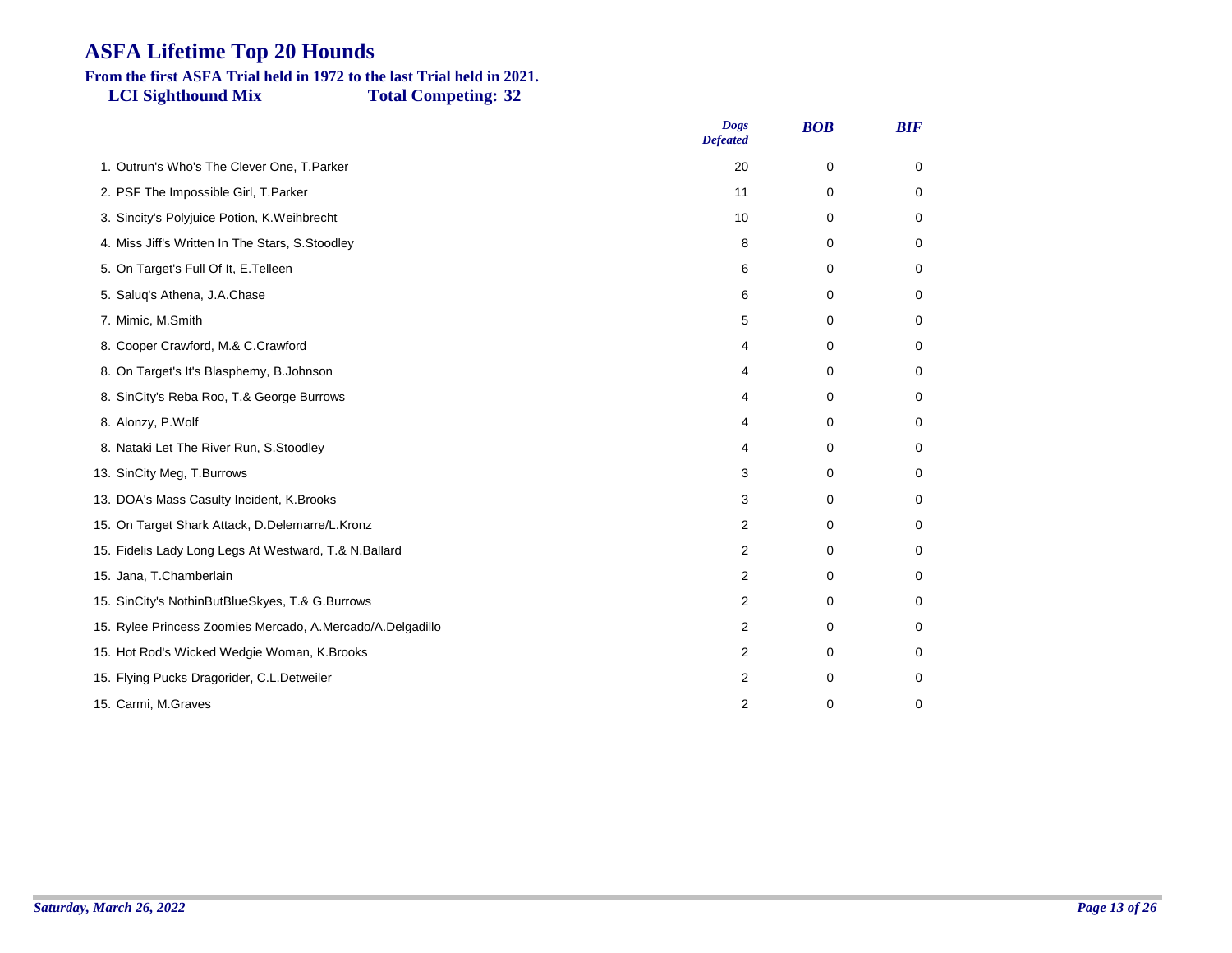# **From the first ASFA Trial held in 1972 to the last Trial held in 2021.**

**LCI Small Total Competing: 128**

|                                                                          | <b>Dogs</b><br><b>Defeated</b> | <b>BOB</b> | <b>BIF</b>  |
|--------------------------------------------------------------------------|--------------------------------|------------|-------------|
| 1. Zoey Furiously Happy LCI, LCC, LCA, P. Buswell                        | 56                             | 0          | $\mathbf 0$ |
| 2. Heartbeats Vincere Vivo LCI, LCC, LCA, V. Wilt/J. Smith-Carter        | 48                             | 0          | $\mathbf 0$ |
| 3. Mr Scamp LCI, LCC, L.A. Congdon                                       | 45                             | 0          | 0           |
| 4. Timeless Jyn Erso LCI, LCC, LCA, S.& A. Pack/K. Keller-Ross           | 34                             | 0          | 0           |
| 5. Nuestra Amiga Rocki LCI, LCC, K. Green                                | 32                             | 0          | 0           |
| 6. Terra Baltika Cherry Pie LCI, LCC, L.A. Congdon                       | 29                             | 0          | 0           |
| 7. Jawdi's Mavis Song Bird LCC, LCI, A. Mickow                           | 28                             | 0          | 0           |
| 8. Julstep's-N-Bama's Annie Oakley LCI, J.Smith-Carter/G.Fanton          | 26                             | 0          | 0           |
| 9. Mr Rascal LCI, L.A.Congdon                                            | 25                             | 0          | 0           |
| 9. Pinkribbon A Kiss For Courage LCC, LCI, V. Ellery                     | 25                             | 0          | $\mathbf 0$ |
| 9. Sammie, K. Young                                                      | 25                             | 0          | 0           |
| 12. Julstep's Tea And Crumpets, J.Smith-Carter                           | 23                             | 0          | $\mathbf 0$ |
| 13. Wiley Terril LCI, D.& C.Terrill                                      | 22                             | 0          | $\mathbf 0$ |
| 14. M & M Lamz The World Is Not Enough, C.&K.Lucas/L.Zembrzuski/M.Miller | 20                             | 0          | $\mathbf 0$ |
| 15. Aristocrafts Blossom NTD, SD=S, R.A.Miller/R.Rockford                | 19                             | 0          | 0           |
| 16. Olive XX NAJ, NAP, NA, NJP, CGC, CA, A. Kiel                         | 17                             | 0          | 0           |
| 17. Light My Fire, F.Gibbs                                               | 16                             | 0          | 0           |
| 17. Shazadar's Rogue Wave, S.Chouinard                                   | 16                             | 0          | 0           |
| 19. REO Speed Waggin' LCI, L. Breckheimer                                | 15                             | 0          | 0           |
| 19. Sovereign's Rock Solid Begin Again, A.& D.Pluth                      | 15                             | 0          | 0           |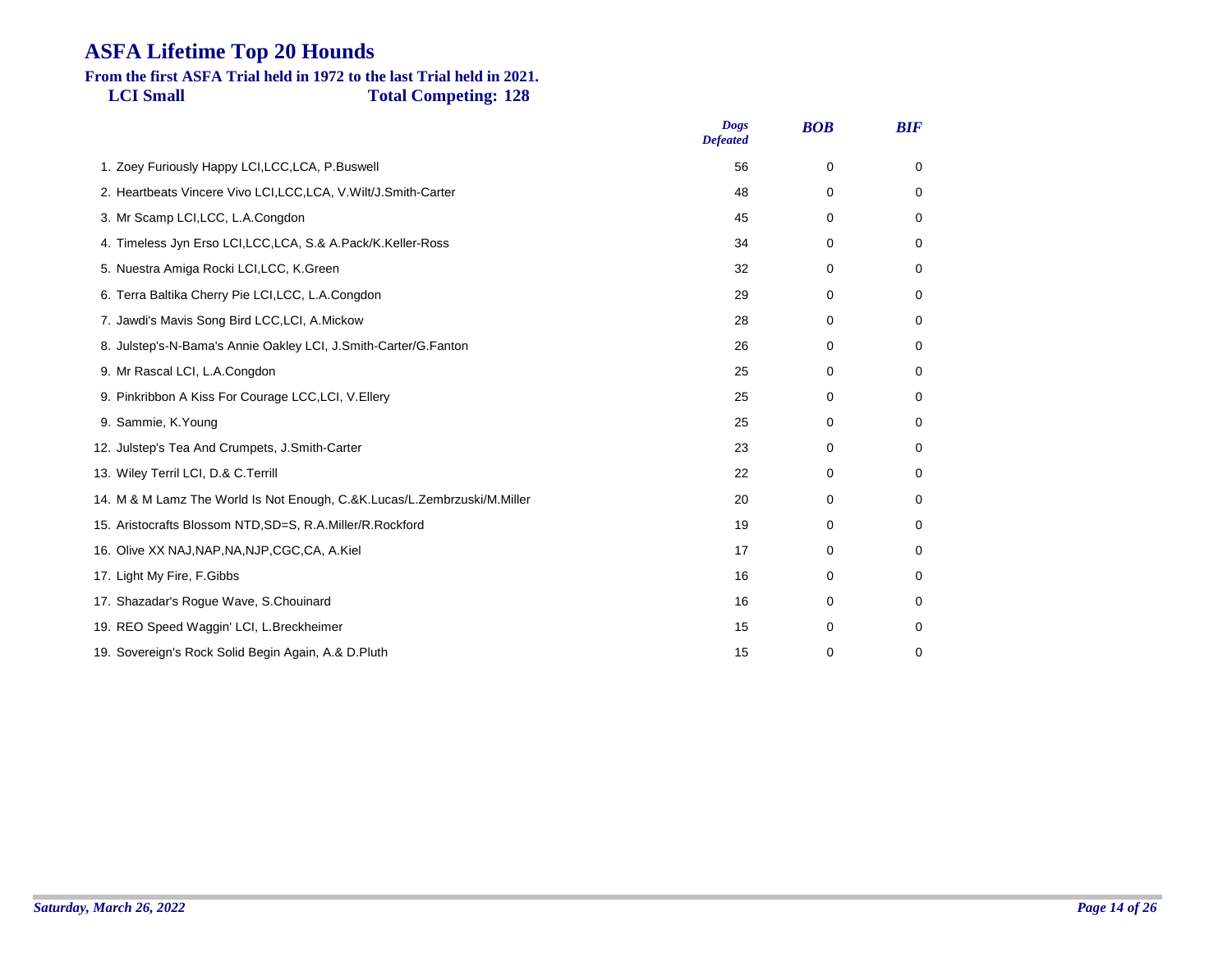# **From the first ASFA Trial held in 1972 to the last Trial held in 2021.**

**Magyar Agar Total Competing: 12**

|                                                  | <b>Dogs</b><br><b>Defeated</b> | <b>BOB</b>  | <b>BIF</b> |
|--------------------------------------------------|--------------------------------|-------------|------------|
| 1. Betcha-Katcha Omlin, T.& L.Koler              | 16                             | 0           | 0          |
| 2. Betcha-Katch Ojeda, K.& R.Yates               | 10                             | 0           | 0          |
| 3. Bakvagta Fecni, S.Barron/T.Koler              | 8                              | 0           | 0          |
| 4. Aranyagi Utonallo Fenseg, A.Hsia              |                                | 0           | 0          |
| 5. Tuzvihar Andalusite, A.Hsia                   | 5                              | 0           | 0          |
| 5. Stouthearted Chocolate Soldier, A.Hsia        | 5                              | $\mathbf 0$ | 0          |
| 7. Stouthearted The Princess Pat, T.Koler        | 4                              | 0           | 0          |
| 8. Acelvaros Yumi, A.Hsia                        | 3                              | 0           | 0          |
| 9. Betch Katcha Nubia, L.Koler                   | 2                              | $\mathbf 0$ | 0          |
| 9. Stouthearted Babes In Toyland, J.Griep/A.Hsia | 2                              | 0           | 0          |
| 11. Tuzvihar Alum, T.Koler/A.Hsia                |                                | 0           | 0          |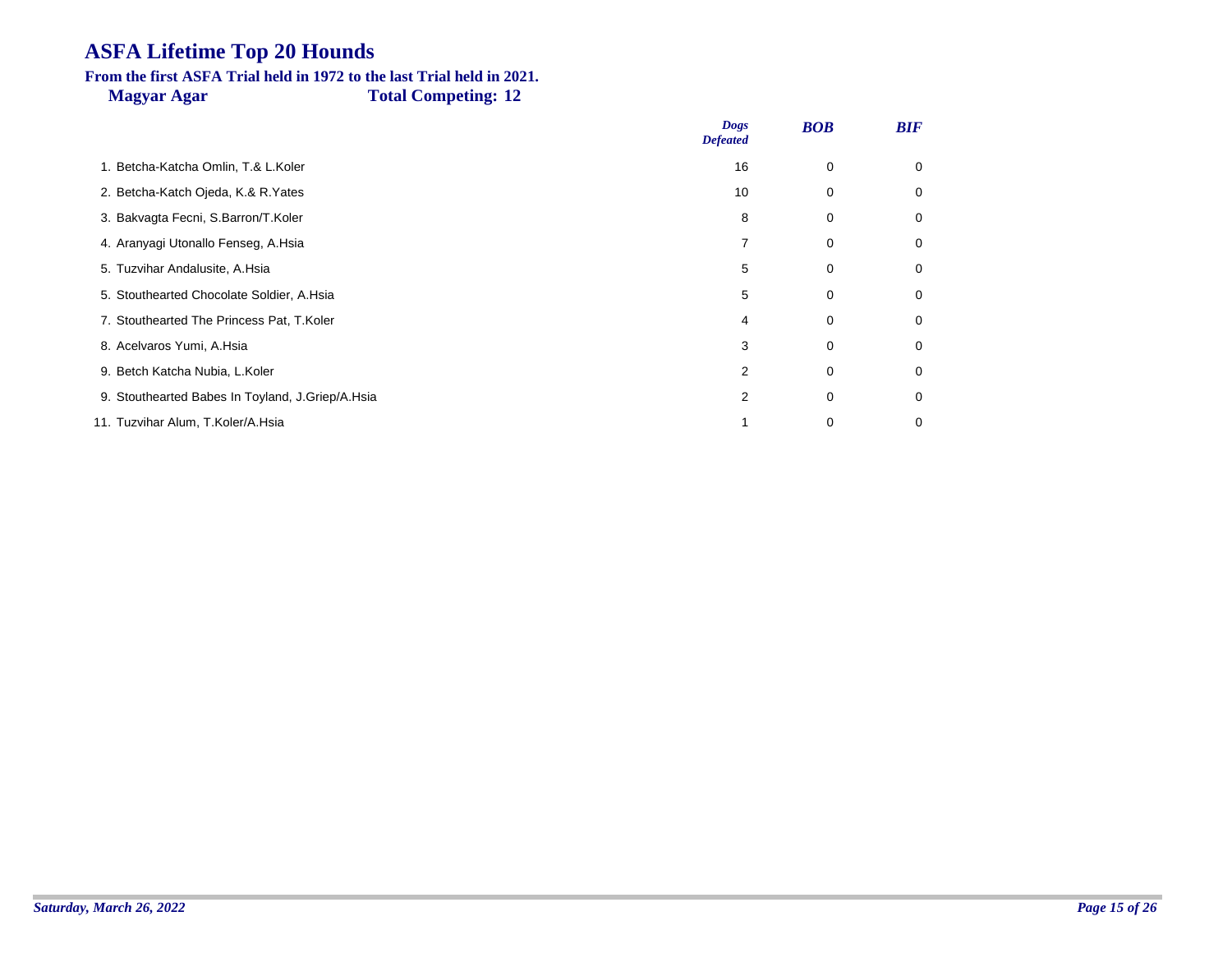#### **Peruvian Inca Orchid Total Competing: 10 From the first ASFA Trial held in 1972 to the last Trial held in 2021.**

|                                                       | <b>Dogs</b><br><b>Defeated</b> | <b>BOB</b> | <b>BIF</b>  |
|-------------------------------------------------------|--------------------------------|------------|-------------|
| 1. Ocllyo Chancay Of Desertwind FCC, W.& S.Martens    | 52                             | 0          | $\Omega$    |
| 2. Desertwind Chuquisaca FCC, W.& S.Martens           | 48                             | 0          | $\mathbf 0$ |
| 3. Willabe Zorra FCC, M.Reimer                        | 46                             | 8          | 0           |
| 4. Desertwind El Condor Pasa H FCC, W.& S.Martens     | 41                             | 0          | $\Omega$    |
| 5. Desertwind Where's The Kaboom, K.Carlson/D.Pearson | 20                             | 0          | 0           |
| 6. Willabe Nicodemus, M.Reimer                        | 9                              | 0          | $\Omega$    |
| 7. Ch Win-Hil's Willabe Augui H, D.& J.Schroeder      | 2                              | 0          | 0           |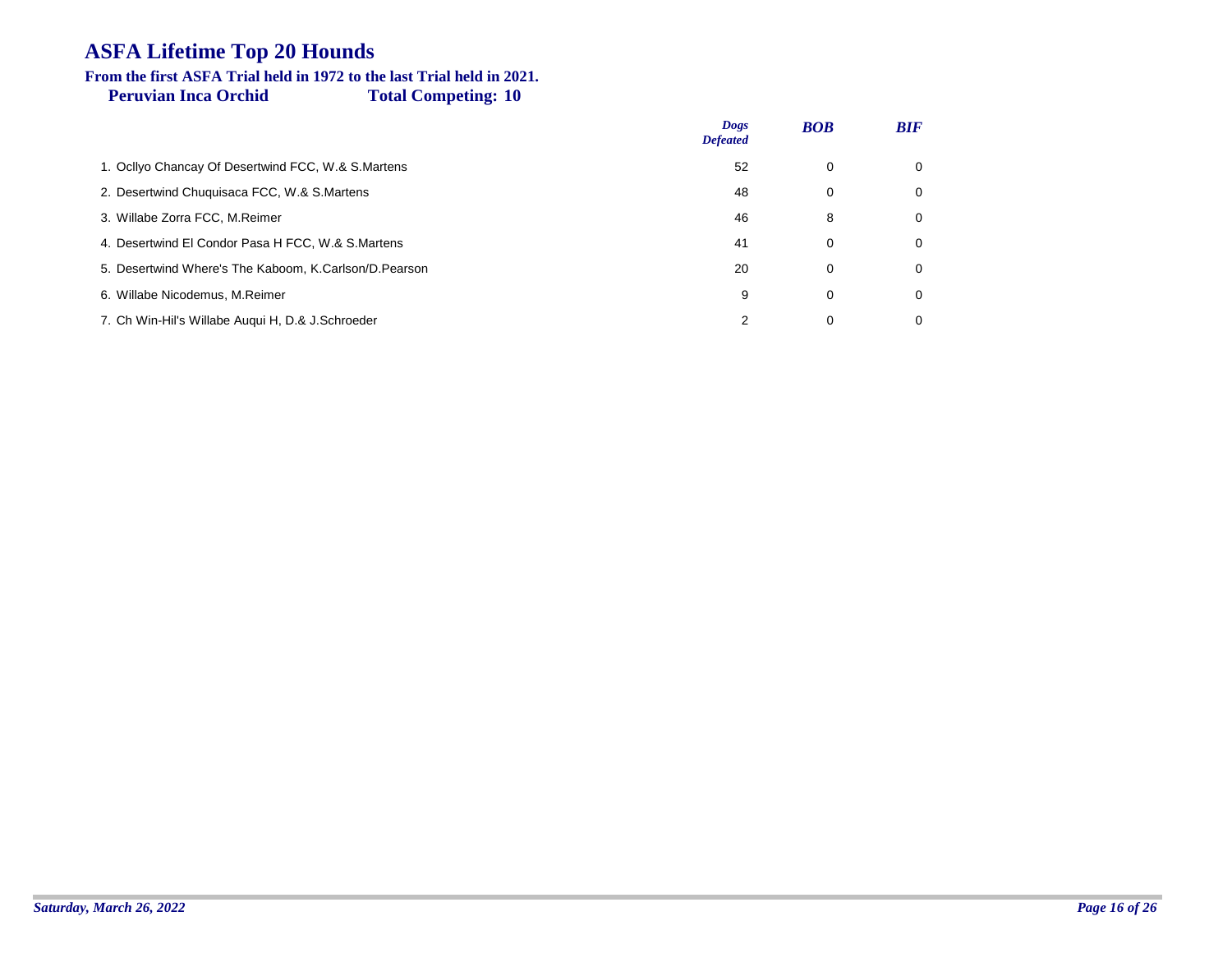#### **Pharaoh Hound Total Competing: 733 From the first ASFA Trial held in 1972 to the last Trial held in 2021.**

|                                                                                                | <b>Dogs</b><br><b>Defeated</b> | <b>BOB</b> | <b>BIF</b> |
|------------------------------------------------------------------------------------------------|--------------------------------|------------|------------|
| 1. Ch Sue Q's Lucki Tmeina LCM8, CD, ORC, GRC, S.M. Sefscik                                    | 823                            | 73         | 4          |
| 2. Ch Kamaraj Ra-Harakhte LCM 6, F.Belinowiz                                                   | 601                            | 63         | 8          |
| 3. Ch Sue Q's Tmeina Rififi LCM 6, ORC, S.M. Sefscik                                           | 539                            | 42         | $\Omega$   |
| 4. Ch Sue Q's Tmeina Bissahha LCM 5, CD, Qualls/Sefscik                                        | 478                            | 18         | 0          |
| 5. DC Shema's Mia River Dance LCM 3, SC, T.& M. Kennedy                                        | 477                            | 40         | 11         |
| 6. Ch Sue Q's Tmeina Millezmu LCM 4, ORC, Qualls/Sefscik                                       | 464                            | 20         | 0          |
| 7. DC Zafis Dinja LCM3, SC, LCX, MC, J. Butterworth                                            | 443                            | 21         | 6          |
| 8. Kamrarj Seker LCM 4, P.Mendicino/F.Belinowiz                                                | 354                            | 104        | 4          |
| 9. DC Jericho's Xplosv TnT Finnish LCM 2, Gates/Baker                                          | 340                            | 35         | 3          |
| 10. DC Shema Mia Dax Of The Netherlands LCM 2, Haig/Martin                                     | 339                            | 13         | 1          |
| 11. DC Jericho's Khama'at Sah Mu-t LCM 3, MC, JOR, Gates/Qualls                                | 332                            | 26         | 2          |
| 12. DC Kamaraj Kamosultan Th-E-Brod LCM, VLCM, MC, GRC, JOR, LCX, B.& M. Brodeur               | 327                            | 27         | 1          |
| 13. DC Zafis Rih LCM2, SC, MC, J. Butterworth                                                  | 318                            | 10         | 3          |
| 14. GChB, DC Mia's Bakhu Risky Business Of Hallam LCM2, VFCh, MC, RN, HIC, LCX3, D.& M. Kunard | 314                            | 70         | 3          |
| 14. Sue Q's Ibni Tal Red Sunrise LCM 3, ORC, GRC, S.M. Sefscik                                 | 314                            | 43         | 1          |
| 16. DC Shema's Churuka Niem Flash LCM 2, L.& G. Witt                                           | 311                            | 6          | 1          |
| 17. DC Jericho's Dedefra Sah Mu-t LCM 2, Gates/Qualls                                          | 307                            | 25         | 2          |
| 18. Ch Kamaraj Mejju Neves LCM 2, M.Smith                                                      | 301                            | 11         | 0          |
| 19. DC Churuka Anubis Insider Trader LCM 2, SC, G.& L. Witt                                    | 298                            | 15         | 3          |
| 20. DC K'Azar Phuture Promise LCM 2, ORC, GRC, SC, Lewis/Durr                                  | 289                            | 41         | 2          |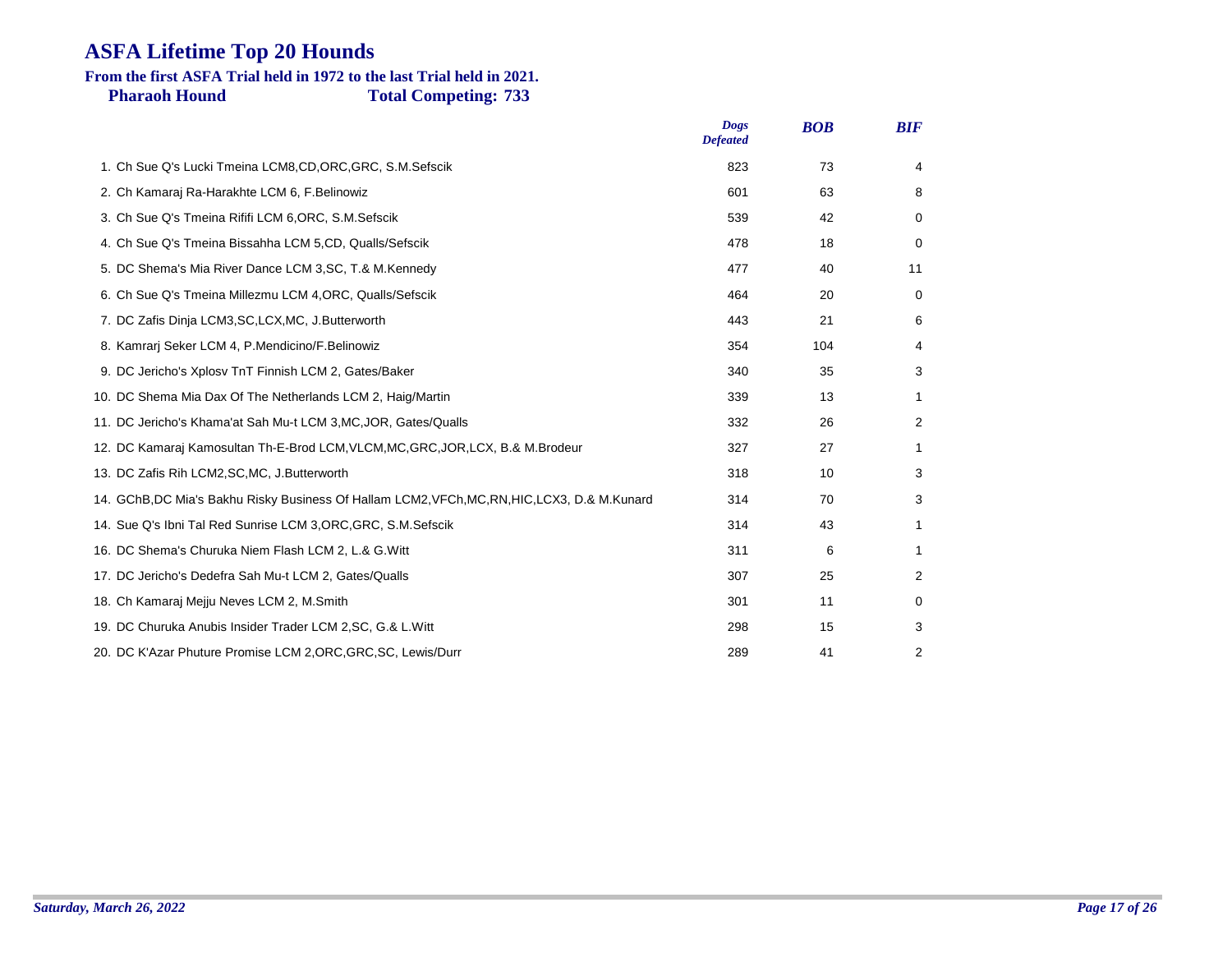# **From the first ASFA Trial held in 1972 to the last Trial held in 2021.**

**Podengo Pequeno Total Competing: 3**

|                                         | <b>Dogs</b><br><b>Defeated</b> | <b>BOB</b> | <b>BIF</b> |
|-----------------------------------------|--------------------------------|------------|------------|
| 1. Vaidosa De Viamonte, K.Burns         | 6                              |            |            |
| 2. Bugatti Do Vento Do Mar, E.& J.Evans |                                |            |            |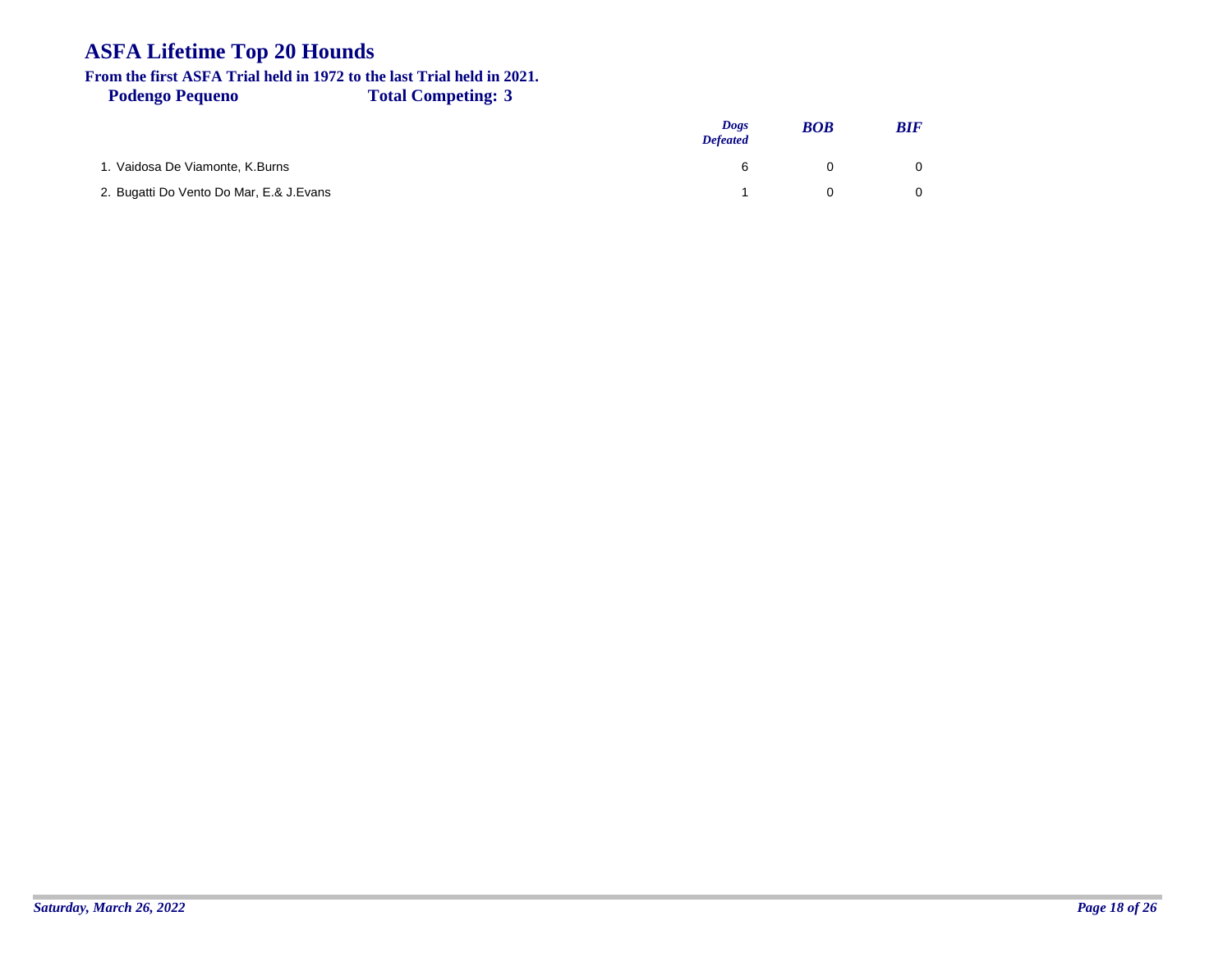### **From the first ASFA Trial held in 1972 to the last Trial held in 2021.**

**Portuguese Podengo Total Competing: 23**

|                                                                      | <b>Dogs</b><br><b>Defeated</b> | <b>BOB</b>  | <b>BIF</b> |
|----------------------------------------------------------------------|--------------------------------|-------------|------------|
| 1. Basch's Super Smash, T.& J.Basch                                  | 68                             | 0           | 0          |
| 2. Basch's Good Grips, T.& J.Basch                                   | 59                             | $\Omega$    | 0          |
| 3. Basch's Original Recipe, T.& J.Basch                              | 56                             | $\mathbf 0$ | 0          |
| 3. Basch's Starfox, T.& J.Basch                                      | 56                             | 0           | 0          |
| 5. Belle Chance RA, BN, MC, CA, CD, CGCA, J. Miller                  | 45                             | $\Omega$    | 0          |
| 6. Basch's Rush Hour, T.& J.Basch                                    | 37                             | 0           | 0          |
| 7. Venture Field's Arthur, L.Madden                                  | 11                             | 0           | 0          |
| 8. Good Golly Miss Dolly, C.Allen                                    | 9                              | $\mathbf 0$ | 0          |
| 9. Welden Mill Amalia, J.Miller                                      | 5                              | 0           | 0          |
| 10. Maui de Retrouvaille WM, A.McLeod                                | 4                              | 0           | 0          |
| 10. Lochbay Lunar Eclipse AtTantara, B.Patterson/J.Tucker-Vanderberg | 4                              | 0           | 0          |
| 12. Lochbay Soul Man At Citadel, L.Randall/Joke T.Vandenberg         | 3                              | $\Omega$    | 0          |
| 13. Ketka Stocking Stuffer, C. Sowders                               | 2                              | $\mathbf 0$ | 0          |
| 13. Spavinaw Creeks Miss Butterfly, G.Downing                        | 2                              | 0           | 0          |
| 13. Marcos De Retrouvaille, M.Dixon                                  | 2                              | 0           | 0          |
| 16. Zaragata de Viamonte, S. Rexford                                 | 1                              | 1           | 0          |
| 16. Fadista Spavinaw Creek Do Vale de Fermedo, G.Downing             | 1                              | $\mathbf 0$ | 0          |
| 16. Ursa De Retrouvaille WM, T.Troll                                 |                                | $\mathbf 0$ | 0          |
| 16. Evita V.D.Kleiheuvel, M.Dixon                                    |                                | $\mathbf 0$ | 0          |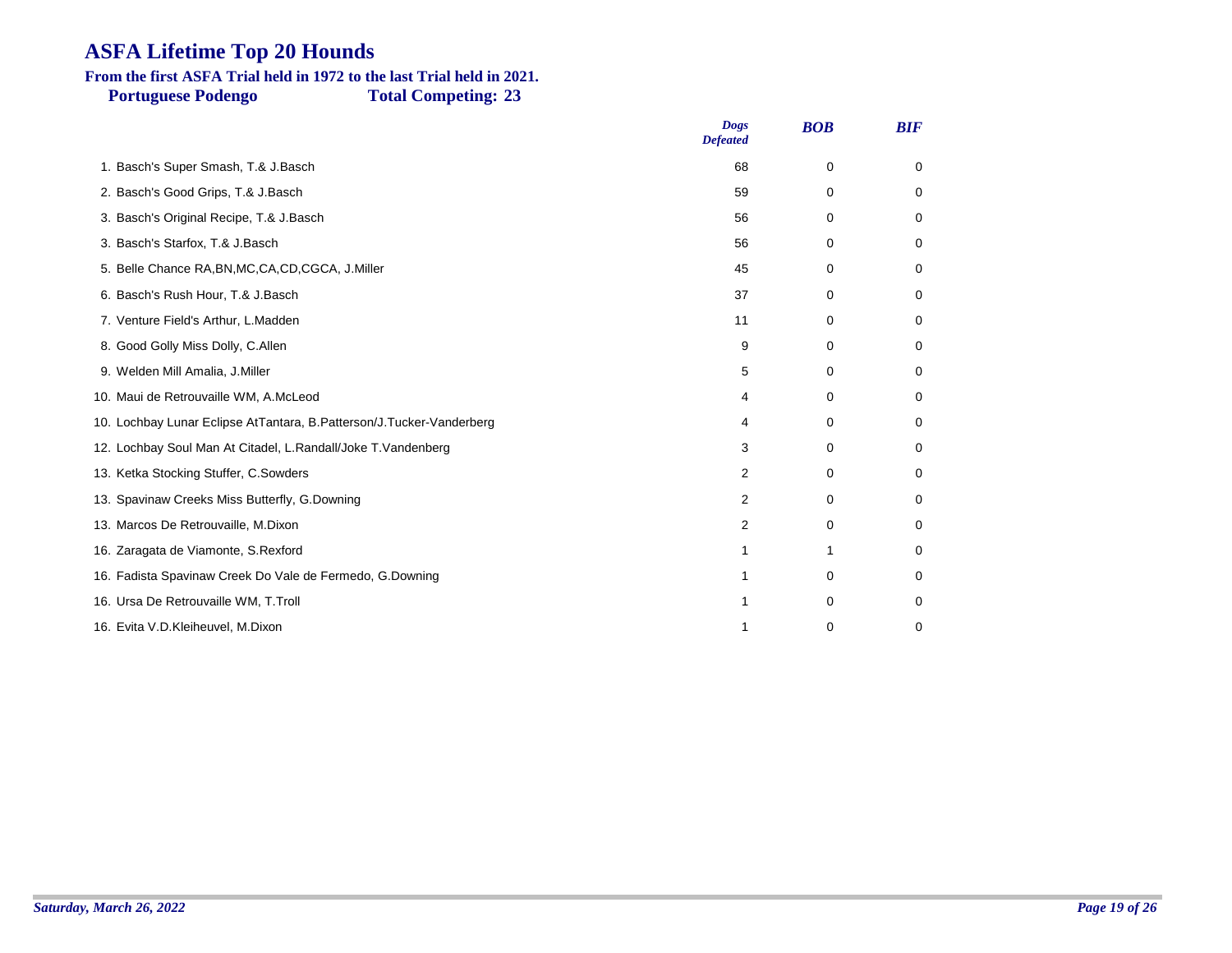### **Rhodesian Ridgeback Total Competing: 2350 From the first ASFA Trial held in 1972 to the last Trial held in 2021.**

|                                                                                         | <b>Dogs</b><br><b>Defeated</b> | <b>BOB</b> | <b>BIF</b>     |
|-----------------------------------------------------------------------------------------|--------------------------------|------------|----------------|
| 1. BII, FC Redwing's Private Idaho LCM16, VFCh, SC, CGC, Harper/Nearhoof                | 2002                           | 156        | $\overline{7}$ |
| 2. DC Highveld's Black Magic Of Imarika LCM8, VLCM3, GRC, SOR, ORC, G.& P.Kytta II      | 1063                           | 74         | 1              |
| 2. DC Rare Earth Top Fuel Eliminator LCM7, VLCM4, MC, VC, CD, GRC, G.& P.Kytta II       | 1063                           | 49         | 1              |
| 4. DC Aslan's Nor'Easter of Tophat LCM7, MC, LCX5, C.& S.A. Leslie/C. Davies            | 1010                           | 68         | 9              |
| 5. FC Aslan's Dark Silhouette LCM 6, VLCM2, MC, LCX5, HIC, I.& C. Davies                | 948                            | 64         | 8              |
| 6. DC Turoka Sebari The Lion King LCM 6, MC, LCX, S.& M. Sarubin                        | 761                            | 65         | 8              |
| 7. DC Imarika's Fashionably Late LCM5, MC, CKC FCh&NC, LCX, G.& P.Kytta II              | 721                            | 112        | 2              |
| 8. Ch Summit's Lake Effect Star LCM 3, VFCh, Missimer/Nelson/Redfern                    | 705                            | 12         | 1              |
| 9. DC Venus' Zoli Safari Express 12 LCM5, VFCh, MC, LCX, J.& C. Slattery/D. Parks       | 679                            | 60         | 4              |
| 10. Ch Merlanda Sophisticated Sophie LCM 5, CD, NA, NJW, J.N. Missimer                  | 659                            | 18         | 1              |
| 11. FC Aslan's Rhiannon LCM4, LCX4, MC, I.& C.Davies                                    | 619                            | 36         | 2              |
| 12. Rare Earth's A Real Hare Razor LCM4, VFCh, M. Willis-Redfern                        | 585                            | 25         | 0              |
| 13. FC Mystic Isle's Southern Cross LCM3, VLCM2, MC, LCX3, CGC, J. Arvin                | 564                            | 20         | 0              |
| 14. DC Red Chisel Plumb Bob LCM 5, N.A.Krupa                                            | 534                            | 59         | 3              |
| 15. FC UzuriJubaleeXclusivelyTaylormade LCM3, VFCh, SC, CD, RN, HIC, B.& T. Moodhart    | 532                            | 28         | 4              |
| 16. FC Venus' Brilliant Assassin LCM3, VLCM, MC, RN, LCX, TKN, J.& C. Slattery          | 506                            | 29         | 0              |
| 17. Rajataru Get Shorty LCM 4, L.Ver Woert                                              | 504                            | 40         | $\overline{2}$ |
| 18. Ch Rare Earth's Circuit Breaker LCM4, VFCh, Harper/Nearhoof                         | 501                            | 10         | 1              |
| 19. DC Rare Earth's Counselor Troi LCM 3, CD, M. Willis-Redfern                         | 487                            | 8          | 0              |
| 20. FC Seidach's Turn Up The Volumn LCM3, VLCM2, MC, TDI, CGC, D. Parks/J.& C. Slattery | 468                            | 16         | 0              |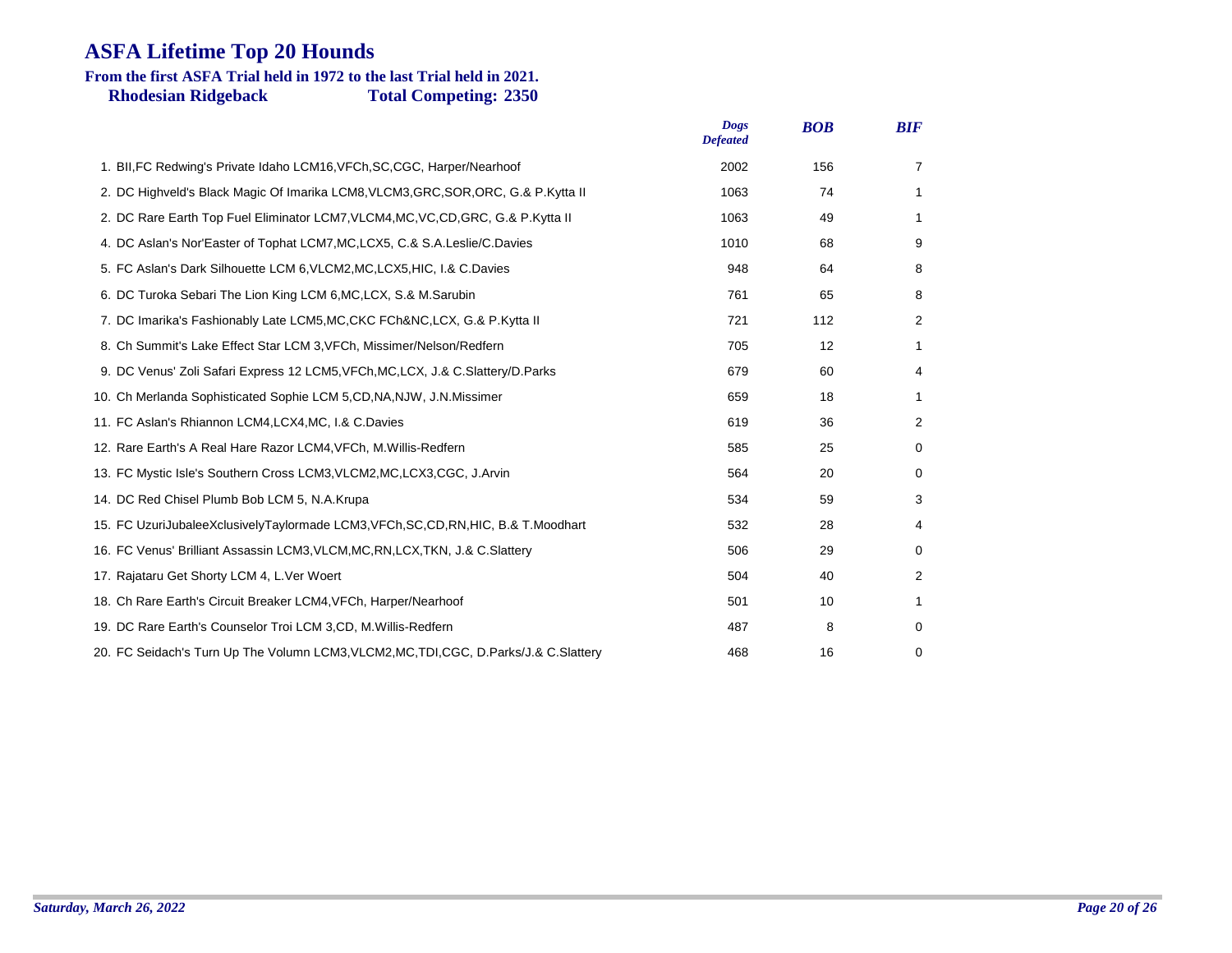### **Saluki Total Competing: 1709 From the first ASFA Trial held in 1972 to the last Trial held in 2021.**

|                                                                               | <b>Dogs</b><br><b>Defeated</b> | <b>BOB</b> | <b>BIF</b>     |
|-------------------------------------------------------------------------------|--------------------------------|------------|----------------|
| 1. DC Windrush's Nebbiolo LCM8, VLCM2, MC, LCX2, NAJ, J.& K. Lipps            | 1373                           | 56         | 0              |
| 2. DC Windrush Tika's Far Niente LCM10, VLCM2, MC, LCX2, OAJ, K.& J. Lipps    | 1271                           | 73         | 4              |
| 3. DC Aspen Allah's Exotika LCM 10, VFCh, MC, LCX, J.& K. Lipps               | 1262                           | 117        | $\overline{2}$ |
| 4. DC Windrush Duodecuple Vulcan LCM8, VFCh, MC, LCX, NA, NAJ, K.& J. Lipps   | 1059                           | 59         | 5              |
| 5. FC Celeres Firebrand Of Aerie LCM 7, Adams/Jones                           | 991                            | 109        | 1              |
| 6. Sur-ra Haseeb Amon Kahtahdin LCM 8, CanFCh, J. Copenhaver/D. Wright        | 976                            | 56         | 13             |
| 7. BII, GCh, DC Windrush Duodecuple Mercury LCM7, VFCh, MC, LCX, K.& J. Lipps | 911                            | 45         | 6              |
| 8. DC Windrush's Sauvignon Blanc LCM5, VLCM, MC, LCX, J.& K. Lipps            | 899                            | 18         | 0              |
| 9. NFC, DC Windrush's Sangiovese LCM5, VLCM2, MC, SC, LCX II, J.& K. Lipps    | 820                            | 23         | 0              |
| 10. Montebello Sherom's Fuhais LCM 6, Cigolle/Shuman                          | 792                            | 93         | 4              |
| 11. FC Ellaura's Distant Thunder LCM 7, C.E.Mujsce                            | 782                            | 73         | 2              |
| 12. Sur-ra Cythera Kahtahdin LCM 6, J.Copenhaver/A.Harris                     | 753                            | 48         | 7              |
| 13. DC Shafiq Samaam Khaslah LCM7, VFCh, D.A.& P.R.Lowe                       | 716                            | 82         | 11             |
| 14. FC Windrush Tika's Tinta Fina LCM7, MC, LCX2, K.& J. Lipps                | 702                            | 32         | 0              |
| 15. Can Ch Elana CsCs LCM 6, CanFChX, T.& T. Bianchi                          | 694                            | 59         | 19             |
| 16. Simand Beda Cito Al Kahtahdin LCM5, CanFCh, J. Copenhaver                 | 675                            | 21         | 4              |
| 17. Ch Montebello Sherom's Irish Boy LCM 5, T.& S.Shuman/K.Sauerman           | 630                            | 49         | 0              |
| 18. DC Windrush High Five LCM5, TCP, SC, K.& J. Lipps                         | 616                            | 42         | 10             |
| 19. Ariel Asali of Eryas LCM 4, J. Taddeo                                     | 612                            | 23         | 7              |
| 20. BII, GCh, DC Windrush Duodecuple Venus LCM4, VFCh, MC, LCX, K.& J. Lipps  | 610                            | 16         | 3              |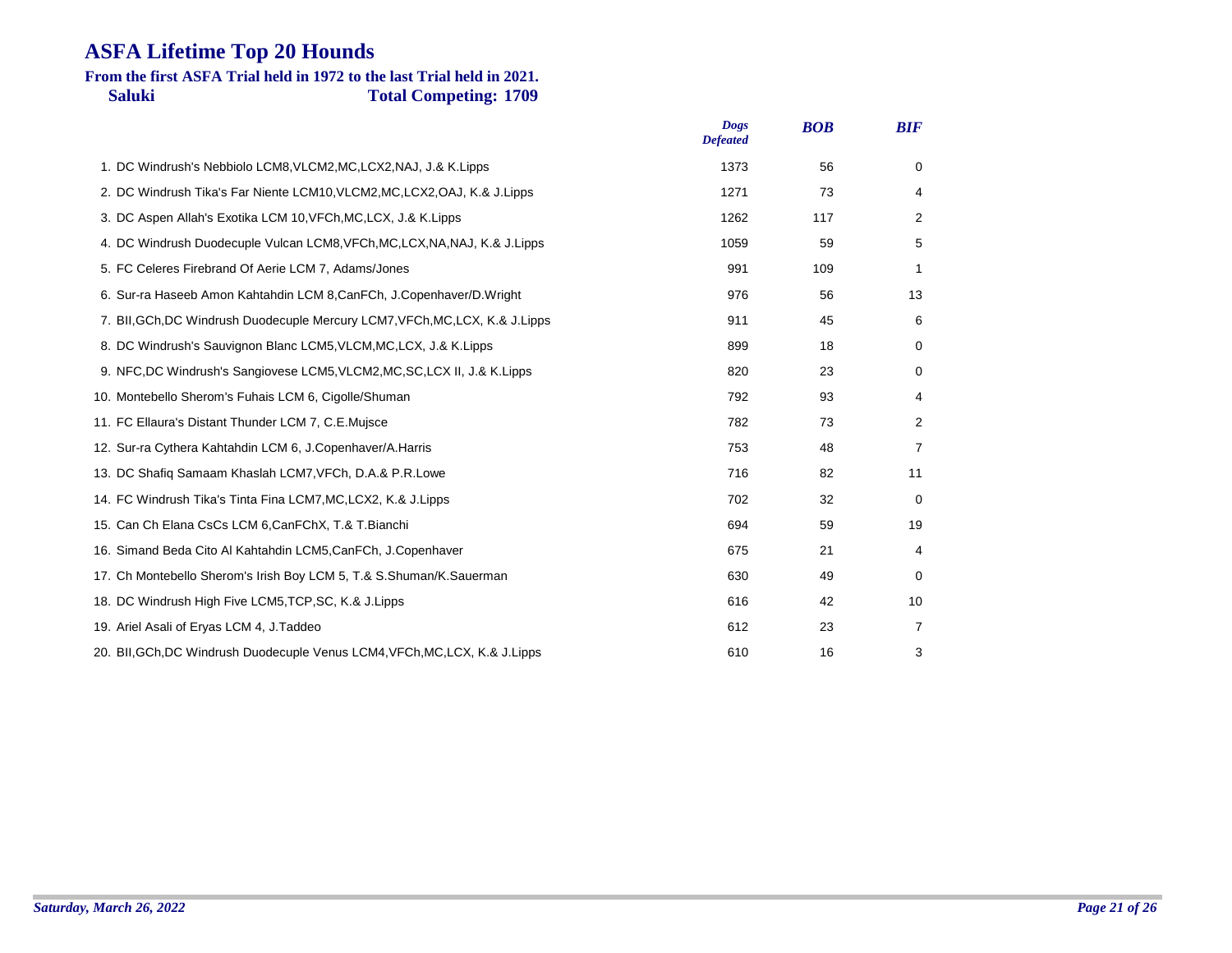#### **Scottish Deerhound Total Competing: 623 From the first ASFA Trial held in 1972 to the last Trial held in 2021.**

|                                                                                  | <b>Dogs</b><br><b>Defeated</b> | <b>BOB</b>     | <b>BIF</b> |
|----------------------------------------------------------------------------------|--------------------------------|----------------|------------|
| 1. BII, NFC, DC Chartwell Silver Run Valevue LCM 6, ORC, SGRC, Bonacarti/Sellers | 627                            | 68             | 1          |
| 2. DC Vale Vue Silver Lea Chartwell LCM 4, Day/Sellers                           | 500                            | 55             | 0          |
| 3. Ch Silver Heels Of Vale Vue LCM 3, E.A. Bonacarti                             | 397                            | 43             | 1          |
| 4. FC Highland Glen Dragonheart LCM3, SC, R. Jones, DVM                          | 365                            | 58             | 2          |
| 5. DC Hiland Glen Chartwell Silver LCM 3, P.A. White                             | 342                            | 13             | 1          |
| 6. DC Vale Vue's Gelin Of Bellanagare LCM 2, N.A. Sellers                        | 328                            | 24             | 5          |
| 7. DC Fenwyx's Greer Of Vale Vue LCM 2, Snider/Sellers                           | 322                            | 13             | 1          |
| 8. Ch Fairyfort's Ensign LCM 2, J.W.Caudill                                      | 308                            | 19             | 1          |
| 9. Ch Vale Vue's Fast Edie O'Darkwynd LCM 2, P.Smithson                          | 281                            | 19             | 1          |
| 10. Fairyfort's Highland Fling LCM 2, H.& J.Mayo                                 | 274                            | 41             | 9          |
| 11. FC Chartwell's Silver Miracle LCM 2, E.A.Bonacarti                           | 263                            | $\overline{7}$ | 0          |
| 12. DC Darkwynd Deep Purple LCM 2, P.L.Smithson                                  | 244                            | 15             | 0          |
| 13. FC Windmoors Inspector Gadget LCM2, SC, R. Jones/F. Jones                    | 240                            | 17             | 4          |
| 14. Black North Pan LCM, S.& D. Fisher/J. Phinizy                                | 233                            | 27             | 6          |
| 15. Ch Foxcliffe's Double Trouble LCM, C.L.& Dr.R.S.Dove                         | 224                            | 6              | 0          |
| 16. DC Highstone Pthalo Blue d'Lux LCM, VFCh, P.A. White                         | 221                            | 40             | 0          |
| 17. Ch Pibroch's Pyns of Vale Vue LCM, R.& N. Sellers                            | 216                            | 18             | 6          |
| 18. Ch Fernhill's Pendragon LCM, Quarnstrom/Blender                              | 186                            | 30             | 3          |
| 19. Fairyfort's Black Bear LCM, W.& L.Gregory                                    | 185                            | 10             | 1          |
| 20. Kyleakin's Kite At Deermont LCM, GRC, JOR, M.B. Grieb/B. Stephenson          | 178                            | 30             | 0          |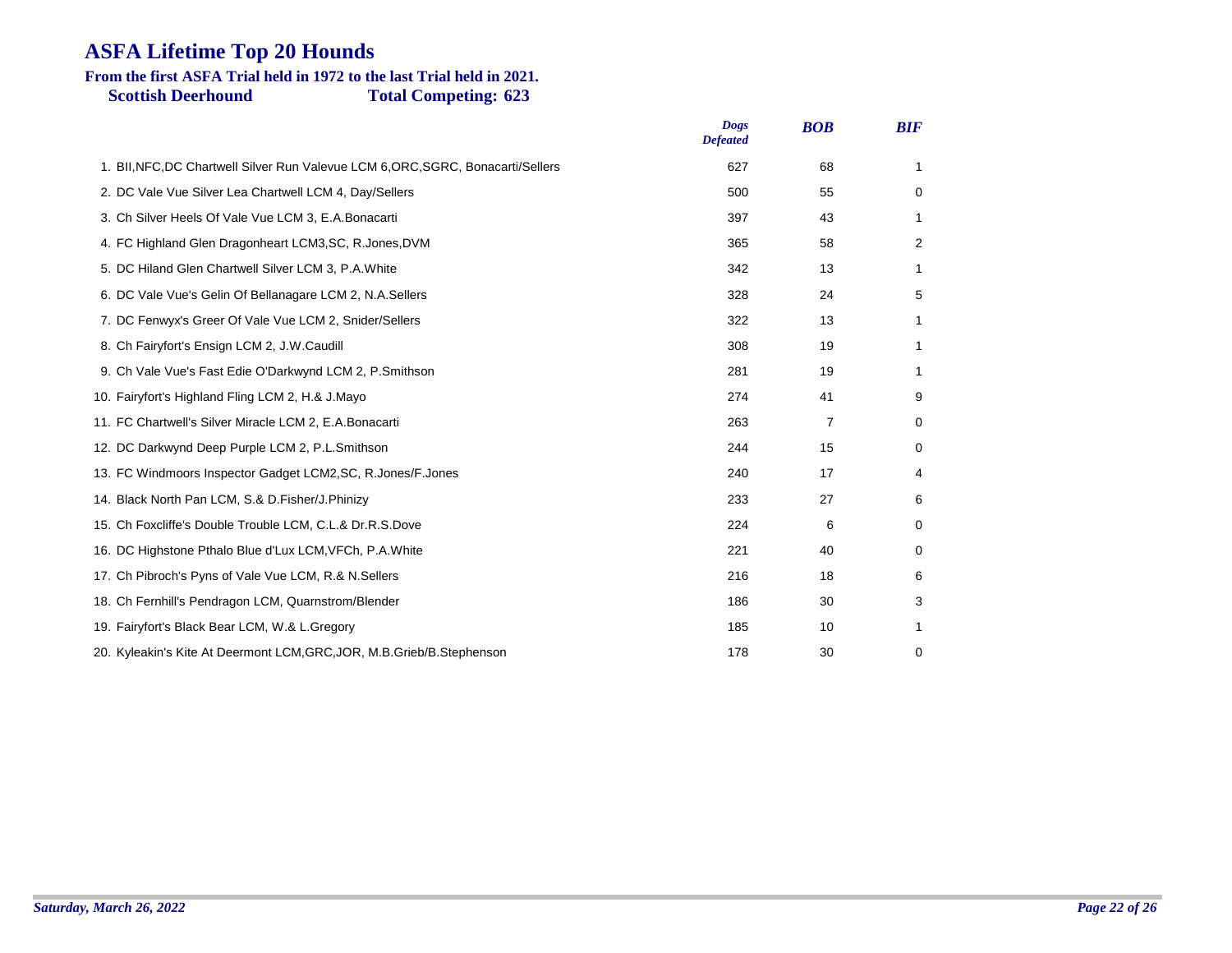# **From the first ASFA Trial held in 1972 to the last Trial held in 2021.**

**Silken Windhound Total Competing: 354**

|                                                                                          | <b>Dogs</b><br><b>Defeated</b> | <b>BOB</b> | <b>BIF</b> |
|------------------------------------------------------------------------------------------|--------------------------------|------------|------------|
| 1. Windspirit Allagante Sienna LCM3, P.& K.Sanders                                       | 450                            | 23         | 7          |
| 2. Ch Allagante Christian Dior LCM, ISWS LCM2, EC, SRC, CGC, K.& J. Hicks/P.& K. Sanders | 400                            | 19         | 0          |
| 3. Allagante Cartier Diamond LCM2, P.& K.Sanders/Bancuk/Holmberg                         | 298                            | 16         | 8          |
| 4. Allagante Sangaris FCh, SRC, OTRCX, ISWS LCM, J. Koski                                | 293                            | 18         | 0          |
| 5. Allagante Windspirit Barbados FCh, J.Vookles                                          | 290                            | 8          | 0          |
| 6. ISWS Ch, NAKC Ch Allagante Rvnwoods It'se Ye Ye FCh, VFCh, OTRCH, ISWS LCM, J.Koski   | 263                            | 8          | 0          |
| 7. Allagante Premier Rose LCM, T.Mills                                                   | 259                            | 11         | 4          |
| 8. Kristull Jaromir VLCM2, ISWS LCM, M.& K.Leach                                         | 240                            | 21         | 0          |
| 9. Windspirit Dancin The Salsa LCM, K.& P.Sanders                                        | 221                            | 10         | 3          |
| 10. Renaissance Dune's Duncan FCh, P.Evridge Hill                                        | 218                            | 3          | 0          |
| 11. Velichestvo Aleksandrovich LCM, M.& K.Leach                                          | 217                            | 47         | 0          |
| 12. UKC Ch Starfyre Smoky Quartz LCM, J.& K. Hicks                                       | 197                            | 42         | 0          |
| 13. MGCh Allagante Sahara Starfyre FCh, SRC, RA, EC, GRC, CD, K.& J. Hicks               | 194                            | 8          | 0          |
| 14. Allagante Greased Lightning LCM, P. & K. Sanders                                     | 193                            | 7          | 0          |
| 15. Aeracuras Fantasy Gilbert LCM, M.Smith/B.Franklin                                    | 189                            | 14         | 0          |
| 16. Tangaloor Eleanor of Rubia VFCh, C.& R. Wolpin                                       | 180                            | 3          | 0          |
| 17. Allangante Wspirit Max Velocity LCM, K.& P.Sanders                                   | 176                            | 6          | 2          |
| 18. Allagante Mohegan Sun FCh, J.Robinson                                                | 169                            | 2          | 0          |
| 19. Fantasy Farms Musetta's Waltz LCM, B.Franklin                                        | 162                            | 20         | 0          |
| 20. Bll Allagante Beyond Compare LCM, K. & P. Sanders                                    | 151                            | 9          | 2          |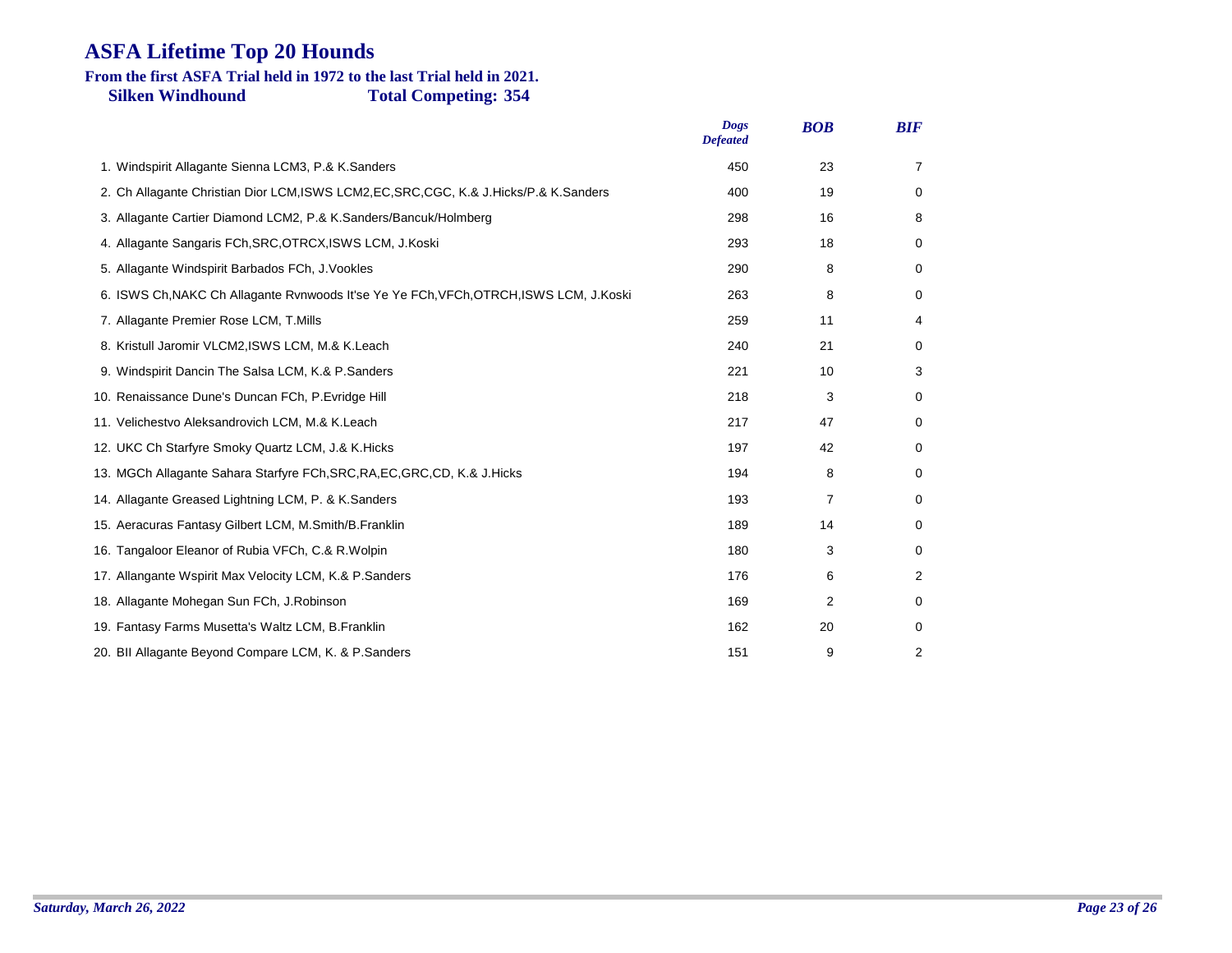### **Singles Total Competing: 3567 From the first ASFA Trial held in 1972 to the last Trial held in 2021.**

| <b>Dogs</b><br><b>Defeated</b> | <b>BOB</b>  | <b>BIF</b> |
|--------------------------------|-------------|------------|
| 335                            | $\Omega$    | 0          |
| 306                            | $\Omega$    | 0          |
| 297                            | 6           | 0          |
| 224                            | 10          | 0          |
| 216                            | 10          | 0          |
| 212                            | 0           | 0          |
| 199                            | 20          | 0          |
| 184                            | 2           | 0          |
| 178                            | 2           | 0          |
| 173                            | 0           | 0          |
| 170                            | 2           | 0          |
| 169                            | 0           | 0          |
| 162                            | 4           | 0          |
| 144                            | 4           | 0          |
| 144                            | $\Omega$    | 0          |
| 141                            | 18          | 0          |
| 139                            | 0           | 0          |
| 139                            | 0           | 0          |
| 138                            | 10          | 0          |
| 136                            | $\mathbf 0$ | 0          |
|                                |             |            |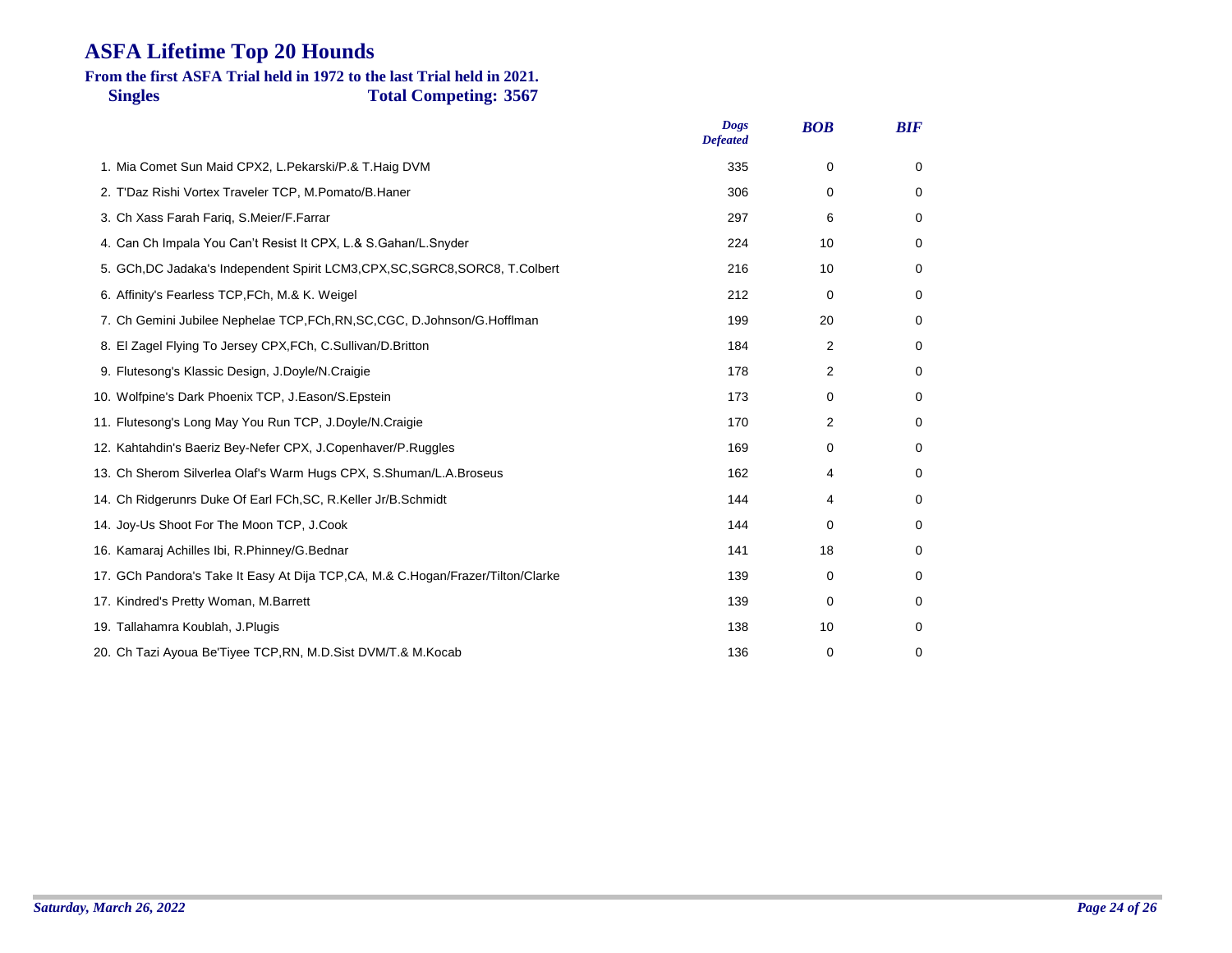### **Sloughi Total Competing: 53 From the first ASFA Trial held in 1972 to the last Trial held in 2021.**

|                                                                           | <b>Dogs</b><br><b>Defeated</b> | <b>BOB</b>  | <b>BIF</b>  |
|---------------------------------------------------------------------------|--------------------------------|-------------|-------------|
| 1. Ch Balsam Shi'Rayan FCh, JOR, ORC, Dr.D. Crapon de Caprona             | 151                            | 1           | 0           |
| 2. Ch Fahel Shi'Rayan FCC, SORC, SGRC6, FCh, Dr.D. Crapon de Caprona      | 150                            | 5           | 0           |
| 3. Ch, FCM Bouthayna Shi'Rayan FCh, SORC, SGRC, Dr.D.Crapon de Caprona    | 148                            | 3           | 0           |
| 4. Ch. Chamisa Schuru-Esch-Schams FCh,ORC,GRC,FCC, Dr.D.Crapon de Caprona | 121                            | $\mathbf 0$ | 0           |
| 5. Amir Shi'Rayan SORC, FCC, GRC, Dr.D. Crapon de Caprona                 | 98                             | 0           | 0           |
| 6. Ch Ibtsama Haifa Shi'Rayan FCh, JOR, GRC, Dr. D. Crapon de Caprona     | 74                             | 14          | 0           |
| 7. Ch Aswad Shi'Rayan ORC, SGRC, FCC, Dr.D. Crapon de Caprona             | 67                             | 0           | 0           |
| 8. Badir Shi'Rayan ORC, GRC, FCC, Dr.D.C. de Caprona                      | 47                             | $\mathbf 0$ | 0           |
| 9. Bahlawaan Sheik El Arab FCh, GRC, Dr.D. Crapon de Caprona              | 44                             | 7           | 0           |
| 10. Munya Shi'Rayan FCh, SGRC, Dr.D.Crapon de Caprona                     | 42                             | 5           | 0           |
| 11. Ch Hayifa Shi'Rayan FCh, JOR, SGRC, ORC, Dr.D. Crapon de Caprona      | 36                             | 2           | 0           |
| 11. Ch Assisa Shi'Rayan ORC, SGRC, FCC, Dr.D. Crapon de Caprona           | 36                             | 0           | 0           |
| 13. Ch Fahad Shi'Rayan GRC, FCC, Dr.D.Crapon de Caprona                   | 35                             | $\mathbf 0$ | 0           |
| 14. Ch Dounia Shi'Rayan JOR, Dr.D.Crapon de Caprona                       | 33                             | $\Omega$    | 0           |
| 15. Multi Ch O'Dah Shi'Rayan FCh, SGRC5, ORC, Dr.B. Fritzsch              | 30                             | 6           | 0           |
| 16. Ch Rym Cassandra FCh, JOR, GRC, Dr.D. Crapon de Caprona               | 27                             | 4           | 0           |
| 16. Int Ch Mujiir Shi'Rayan GRC, Dr.D.Crapon de Caprona                   | 27                             | 4           | 0           |
| 16. Dalal Shi'Rayan, Dr.D.C.deCaprona                                     | 27                             | $\Omega$    | 0           |
| 20. Bassel Shi'Rayan GRC, JOR, Dr.D.C. de Caprona                         | 26                             | $\mathbf 0$ | $\mathbf 0$ |